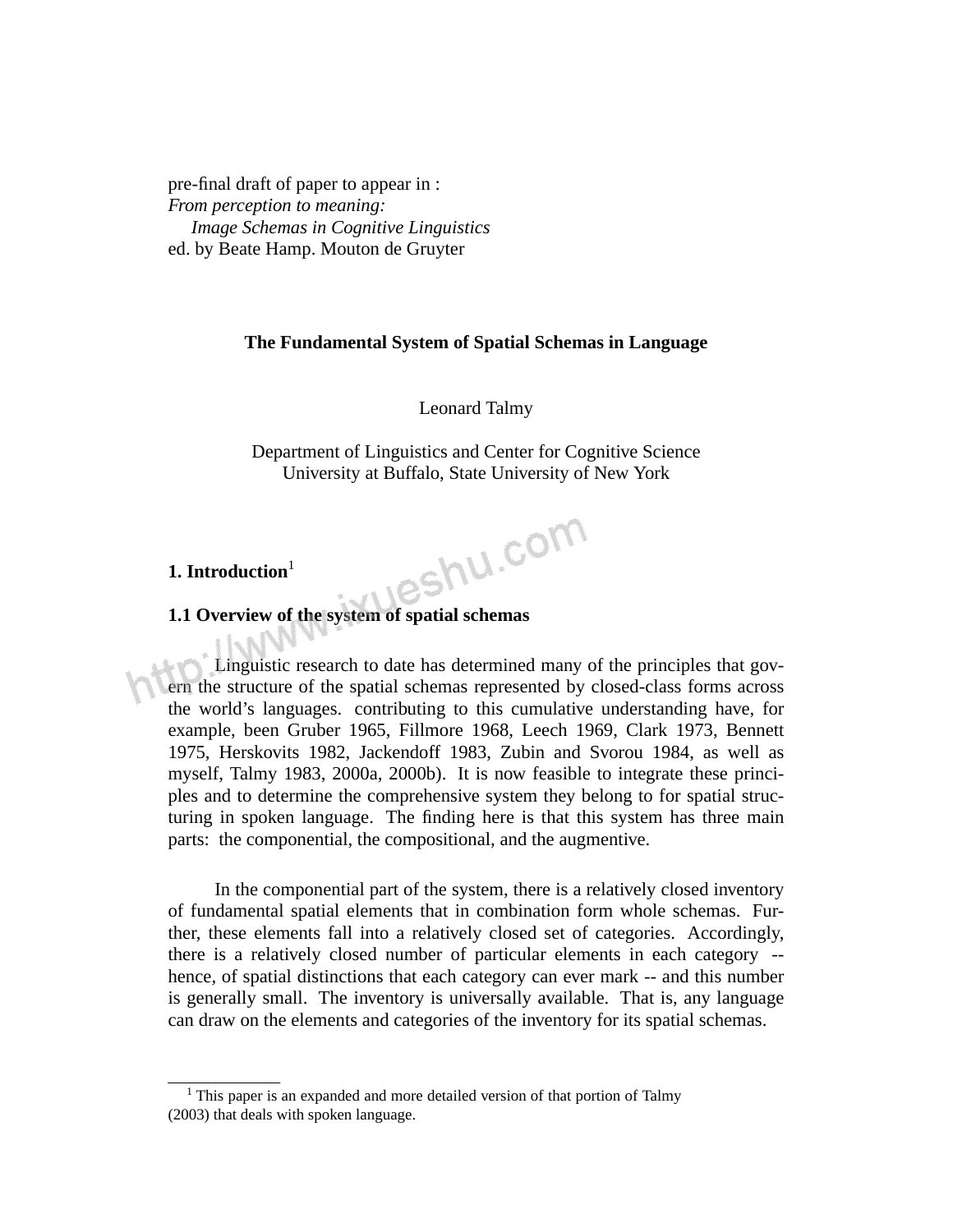In the compositional part of the system, selected elements of the inventory are combined in specific arrangements to make up the whole schemas represented by individual closed-class spatial forms. Each such whole schema that a closedclass form represents is thus a "pre-packaged" bundling together of certain elements in a particular arrangement. Each language has in its lexicon a relatively closed set of such pre-packaged schemas (larger than that of spatial closed-class forms, due to polysemy) that a speaker must select among in depicting a spatial scene.

Finally, the augmentive part of the overall system pertains to single whole schemas. Such already-formed individual schemas can exhibit various forms of generalization. Thus, a schema can either include a property that lets it cover a full family of schemas, or it can undergo a process that extends or deforms its basic form to yield certain nonbasic forms. Such generalizations of schemas are a necessary part of the overall system so that the relatively closed set of spatial schemas in any given language can represent a greater range of spatial situations.<br>1.2 The Target of Analysis

## **1.2 The Target of Analysis**

The analysis to be undertaken here rests on a universal linguistic property. All languages exhibit two different subsystems of meaning-bearing forms. One is the "open-class" or "lexical" subsystem that, in any given language, comprises all of its open classes. An open class has relatively many forms that are readily augmented -- for example, commonly, the roots of nouns, verbs, or adjectives. The other is the "closed-class" or "grammatical" subsystem. A closed class has relatively few forms that are difficult to augment -- for example, bound forms like the case inflections on a noun, or free forms like conjunctions or prepositions. As argued in Talmy (2000a, ch. 1), these subsystems basically perform two different functions: open-class forms largely contribute conceptual content, while closedclass forms determine conceptual structure. Since our concern is with systematic spatial structuring in language, our examination focuses on the spatial schemas represented by closed-class forms. Thus, we do not examine the spatial configurations represented by open-class forms like the English noun *spiroal*, the adjective *square*, or the verb *(to) zigzag*, which can be idiosyncratic without conforming to some organized framework. We instead examine only the spatial schemas represented by closed-class forms, as described next.

The spatial schemas represented by closed-class forms<sup>2</sup> fall into two main groups. The schemas of one group pertain to paths or sites. The closed-class forms for this group are of different types, as shown in (1).

 $2^2$  Closed-class forms can of course represent other conceptual domains than space, e.g., tense, aspect, gender, and causation.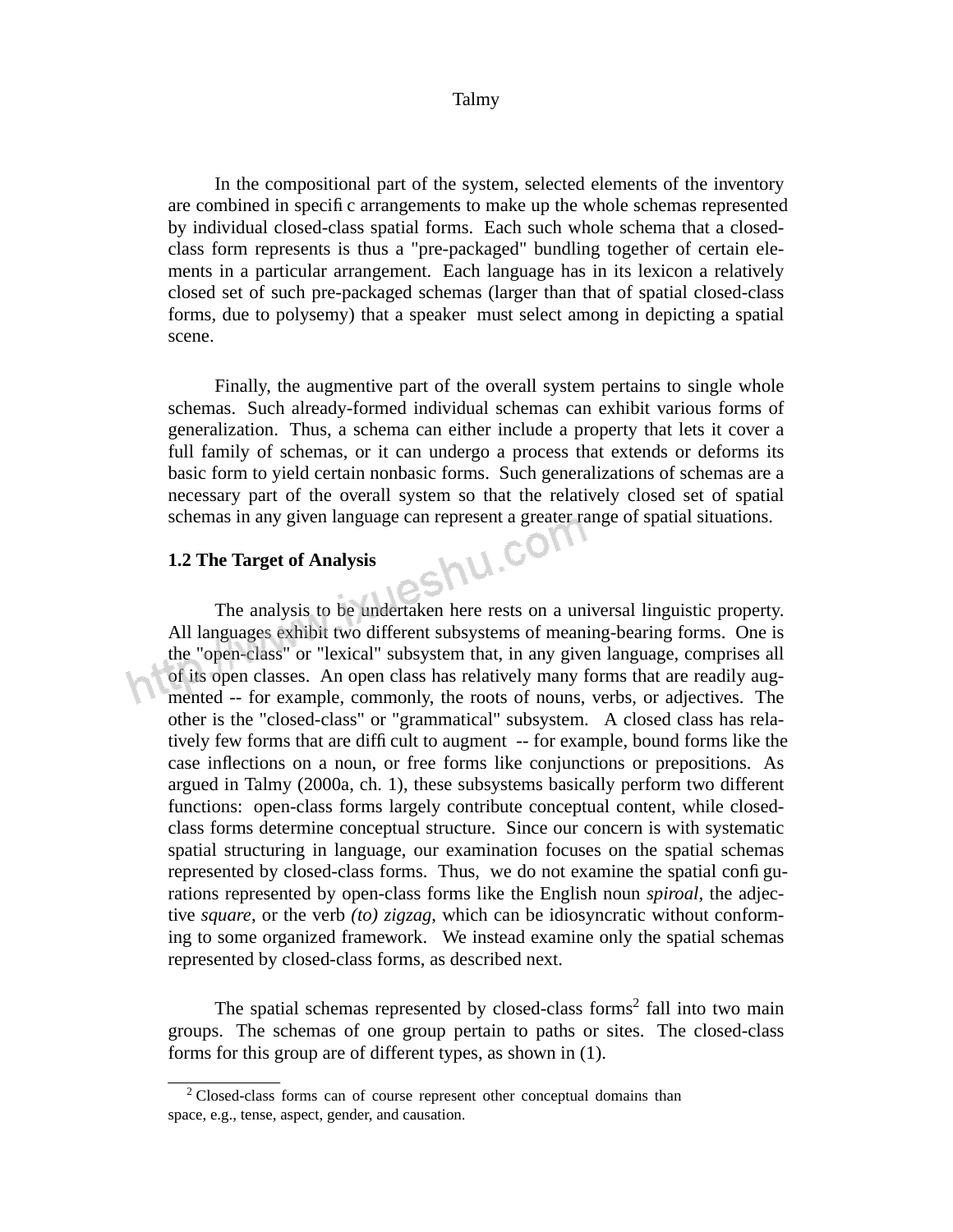(1)

a. forms in construction with a nominal, e.g.,

i. prepositions like English *across* (as in *across the field*)

ii. noun affixes like the Finnish illative suffix *-:n*'into'

iii. prepositional complexes like English *in front of*

iv. constructions with a "locative noun" like Japanese *ue* 'top surface', (

(as in *teeburu no ue ni* 'table GEN top at' = "on the table")

b. forms in construction with a verb, e.g.,

i. free verb satellites like English *out, back, apart* (as in *They ran out / back/apart*)

ii. bound verb satellites like Atsugewi *-ic't* 'into liquid'

c. deictic determiners and adverbs like English *this* and *here*

d. indefinites, interrogatives, relatives, etc., like English *everywhere/whither / wherever*

- e. qualifiers like English *way* and *right* (as in *It's way / right up there*)
- f. adverbials like English *home* (as in *She isn't home*).

The schemas of the second group pertain to the shape or disposition of objects. closed-class forms for this group include types like those in (2).

## (2)

a. markers for plexity or state of boundedness,

like English *-s* for multiplexing (as in *birds*)

or *-ery* for debounding (as in *shrubbery*)

b. numeral classifiers like Korean *chang* 'planar object'

c. forms in construction with the verb like some Atsugewi Cause prefixes,

e.g., *cu-* 'as the result of a linear object moving axially into the Figure'

# **2. The Basic Spatial Elements and their Categories**

## **2.1 Methodology for Determining the Elements and Categories**

A particular methodology is here used to determine fundamental spatial elements in language. We start with any closed-class spatial morpheme in any language, considering the full schema that it expresses and a spatial scene that it can apply to. We then determine any factor that can be changed in the scene so that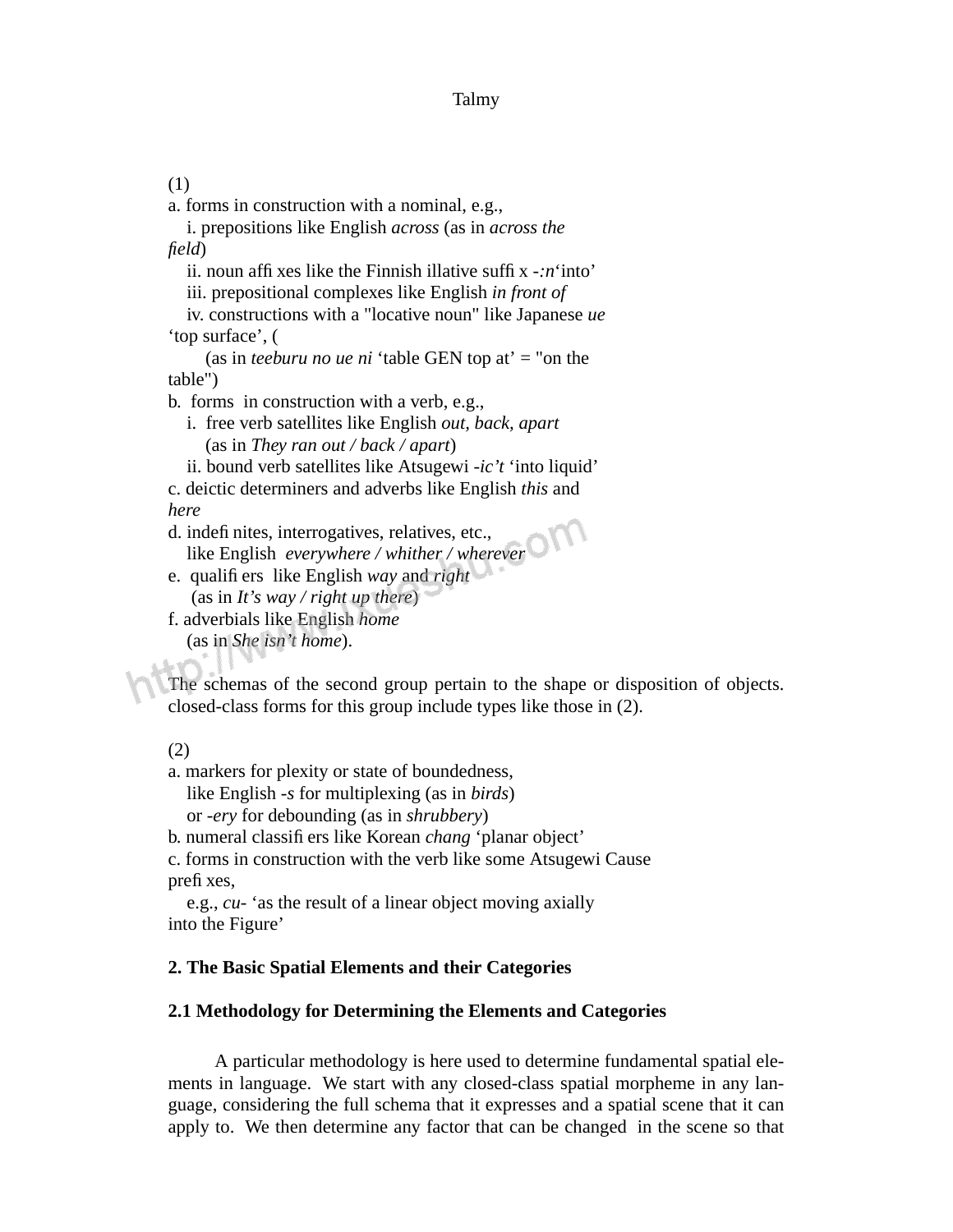the morpheme no longer applies to it. Each such factor must accordingly correspond to an essential element in the morpheme's schema.

To illustrate, consider the English preposition *across* and the scene it refers to in *The board lay across the road*. Let us here grant the first two elements in the *across* schema (demonstrated elsewhere). The first element, shown in (3a), is that a Figure object (here, the board) is spatially related to a Ground object (here, the road). The second element, shown in (3b), is that the Ground is ribbonal -- that is, a plane with two roughly parallel line edges that are as long as or longer than the distance between them (what Herskovits (1982) terms a "strip"). The remaining elements can then be readily demonstrated by the methodology. Thus, a third element is that the Figure is linear, generally bounded at both ends. If the board were instead replaced by a planar object, say, some wall siding, one could no longer use the original *across* preposition but would have to switch to the schematic domain of another preposition, that of *over*, as in (3c). A fourth element is that the axes of the Figure and of the Ground are roughly perpendicular. If the board were instead aligned with the road, one could no longer use the original *across* preposition but would again have to switch to another preposition, *along*, as in (3d). Additionally, a fifth element of the *across* schema is that the Figure is parallel to the plane of the Ground. In the referent scene, if the board were tilted away from parallel, one would have to switch to some other locution such as those in (3e). A sixth element is that the Figure is adjacent to the plane of the Ground. If the board were lowered or raised away from adjacency, even while retaining the remaining spatial relations, one would need to switch to locutions like those in (3f). A seventh element is that the Figure's length is at least as great as the Ground's width. If the board were replaced by something shorter, for example, a baguette, while leaving the remaining spatial relations intact, one would have to switch from *across* to *on*, as in (3g). An eighth element is that the Figure touches both edges of the Ground. If the board in the example retained all its preceding spatial properties but were shifted axially, one would have to switch to some locution like that in (3h). Finally, a ninth element is that the axis of the Figure is horizontal (the plane of the Ground is typically, but not necessarily, horizontal). Thus, if one changes the original scene to that of a spear hanging on a wall, one can use *across* if the spear is horizontal, but not if it is vertical, as in (3i).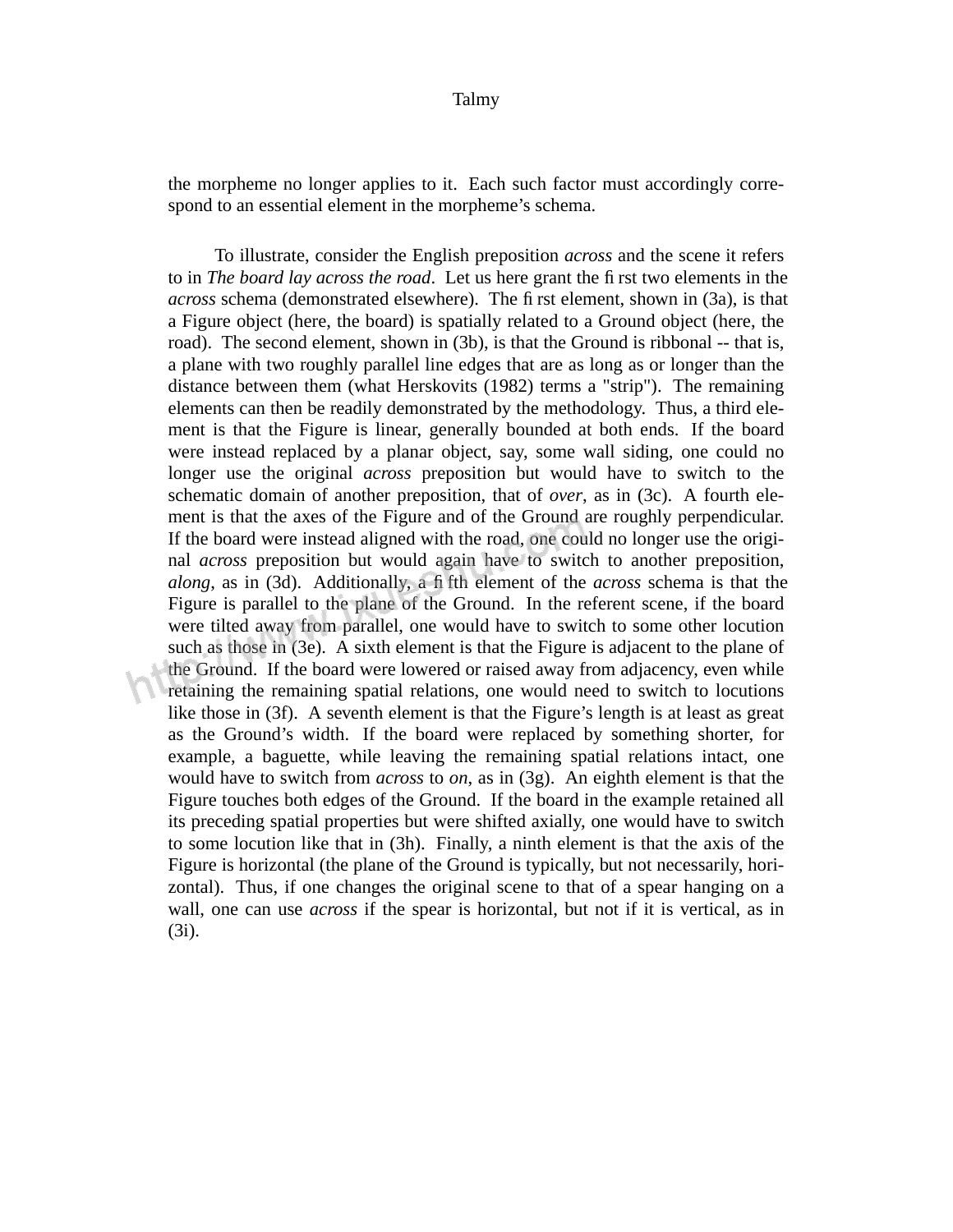- (3) target sentence: The board lay across the road.
	- $(F = Figure; G = Ground)$
- a. F is spatially related to G
- b. G is ribbonal
- c. F is linear (and generally bounded at both ends)
	- -- vs. The wall siding lay over the road.
- d. the axes of F and G are roughly perpendicular
	- -- vs. The board lay along the road.
- e. F is parallel to the plane of G
	- -- vs. The board is sticking out of / into the road.
- f. F is adjacent to the plane of G
- -- vs. The board lay (buried) in the road. / The board was suspended above the road.
- g. F's length is at least as great as G's width
- -- vs. The baguette lay on the road.
- h. F touches both of G's edges
	- -- vs. The board lay over one edge of the road.
- i. the axis of F is horizontal
	- (the plane of G is typically, but not necessarily, horizontal)
	- The spear hung across the wall.
		- -- vs. The spear hung up and down on the wall.

Thus, from this single example, the methodology shows that at least the following elements figure in closed-class spatial schemas: a Figure and a Ground, a point, a line, a plane, a boundary (a point as boundary to a line, a line as boundary to a plane), parallelness, perpendicularity, horizontality, adjacency (contact), and relative magnitude.

In the procedure of systematically testing candidate factors for their relevance, the elements just listed have proved to be essential to the selected schema and hence, to be in the inventory of fundamental spatial elements. But it is equally necessary to note candidates that do not prove out, so as to know which potential spatial elements do not serve a structuring function in language. In the case of *across*, for example, one can probe whether the Figure, like the board in the referent scene, must itself be planar -- rather than simply linear -- and coplanar with the plane of the Ground. It can be seen, though, that this is not an essential element to the *across* schema, since this factor can be altered in the scene by standing the board on edge without any need to alter the preposition, as in (4).

(4) The board lay flat / stood on edge across the road.

Thus, coplanarity is not shown by *across* to be a fundamental spatial element. However, it does prove to be so in other schemas, and so in the end must be included in the inventory. This is seen, for example, for one of the schemas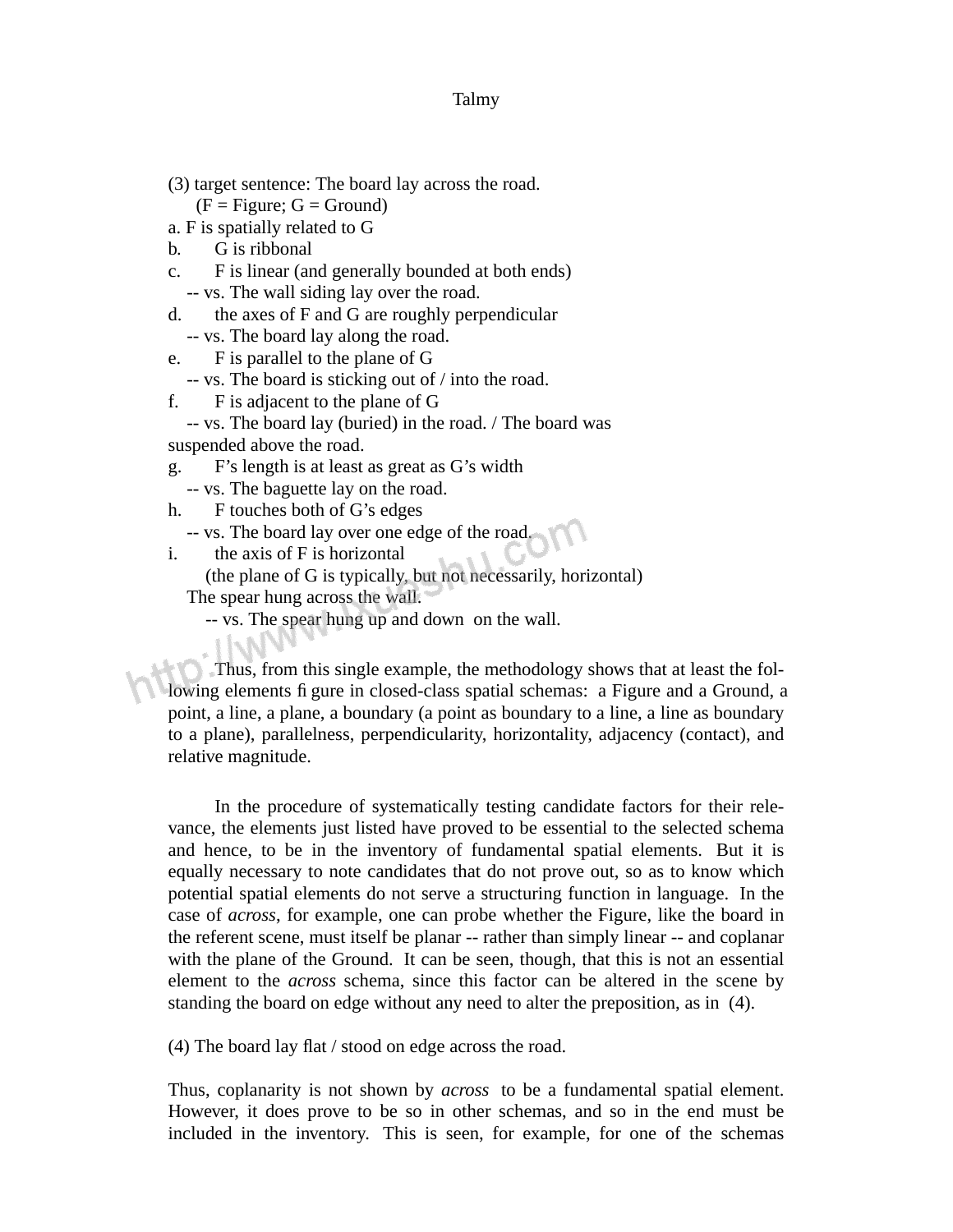represented by English *over*, as in (5a). Here, both the Figure and Ground must be planes and coplanar with each other. If the tapestry here were changed to something linear, say, a string of beads, it is no longer appropriate to use *over* but only something like *against*, as in (5b).

(5) a. The tapestry hung over the wall.

b. The string of beads hung \*over/against the wall.

Now, another candidate element -- that the Figure must be rigid, like the board in the scene -- can be tested and again found to be inessential to the *across* schema, since a flexible linear object can be substituted for the board without any need to change the preposition, as seen in (6).

(6) The board / The cable lay across the road.

Here, however, checking this candidate factor across numerous spatial schemas in many languages might well never yield a case in which it does figure as an essential element and so would be kept off the inventory.

This methodology affords a kind of existence proof: it can demonstrate that some element does occur in the universally available inventory of structural spatial elements since it can be seen to occur in at least one closed-class spatial schema in at least one language. The procedure is repeated numerous times across many languages to build up a sizable inventory of elements essential to spatial schemas.

The next step is to discern whether the uncovered elements comprise particular structural categories and, if so, to determine what these categories are. It can be observed that for certain sets of elements, the elements in a set are mutually incompatible -- only one of them can apply at a time at some point in a schema. Such sets are here taken to be basic spatial categories. Along with their members, such categories are also part of language's fundamental conceptual structuring system for space. A representative sample of these categories is presented in the next section.

It will be seen that these categories generally have a relatively small membership. This finding rests in part on the following methodological principles. An element proposed for the inventory should be as coarse-grained as possible -- that is, no more specific than is warranted by cross-schema analysis. Correlatively, in establishing a category, care must be taken that it include only the most generic elements that have actually been determined -- that is, that its membership have no finer granularity than is warranted by the element-abstraction procedure. the said but no: it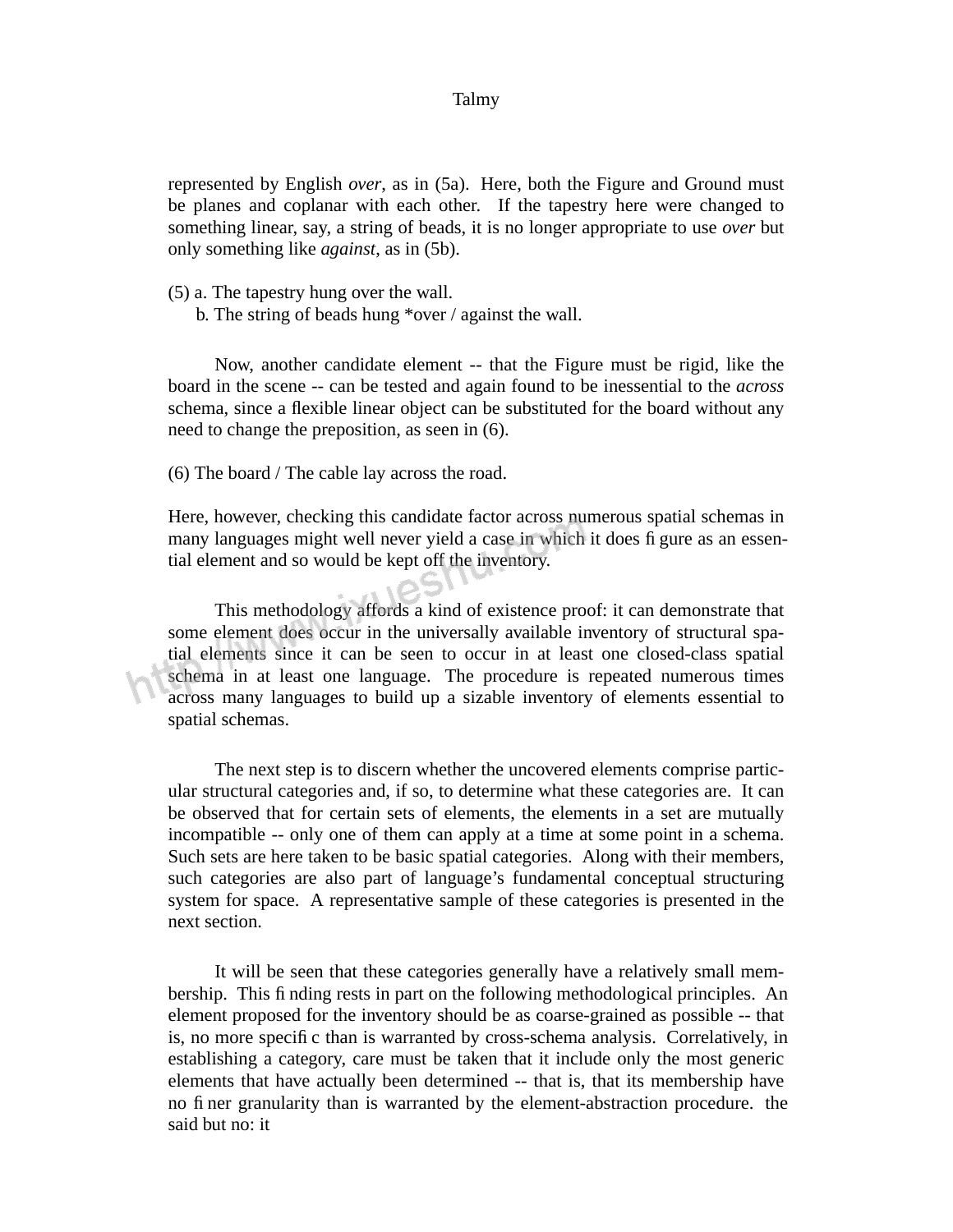To illustrate, the principle of mutual incompatibility yields a spatial category of "relative orientation" between two lines or planes, a category with perhaps only two member elements (both already seen in the *across* schema): approximately parallel and approximately perpendicular. Some evidence additionally suggests an intermediary "oblique" element as a third member of the category. Thus, some English speakers may distinguish a more perpendicular sense from a more oblique sense, respectively, for the two verb satellites *out and off*, as in (7). In any case, though, the category would have no more than these two or three members. Although finer degrees of relative orientation can be distinguished by other cognitive systems, say, in visual perception and in motor control, the conceptual structuring subsystem of language does not include anything finer than the two- or three-way distinction. The procedures of schema analysis and crossschema comparison, together with the methodological principles of maximum granularity for elements and for category membership, can thus lead to a determination of the number of structurally distinguished elements ever used in language for a spatial category.

(7) A secondary pipe branches out / off from the main sewer line.

## **2.2 Sample Categories and Their Member Elements**

The fundamental categories of spatial structure in the closed-class subsystem of language fall into three classes according to the aspect of a spatial scene they pertain to: the segmentation of the scene into individual components, the properties of an individual component, and the relations of one such component to another. In a fourth class are categories of nongeometric elements frequently found in association with spatial schemas. A sampling of categories and their member elements from each of these four classes is presented next. The examples provided here are primarily drawn from English but can be readily multiplied across a diverse range of languages (see Talmy 2000a, ch. 3).

#### **2.2.1 Categories Pertaining to Scene Segmentation**

The class designated as scene segmentation may include only one category, that of "major components of a scene", and this category may contain only three member elements: the Figure, the Ground, and a Secondary Reference Object. Figure and Ground were already seen for the *across* schema. But schema comparison shows the need to recognize a third scene component, the Secondary Reference Object -- in fact, two forms of it: one that is encompassive of the Figure and Ground and one that is external to them. The English preposition *near*, as in (8a), specifies the location of the Figure (the lamp) only with respect to the Ground (the TV) -- it could be anywhere roughly within a sphere centered on the TV provided the distance between them is relatively small. But localizing the Figure with the preposition *above*, as in (8b), requires knowledge not only of where the Ground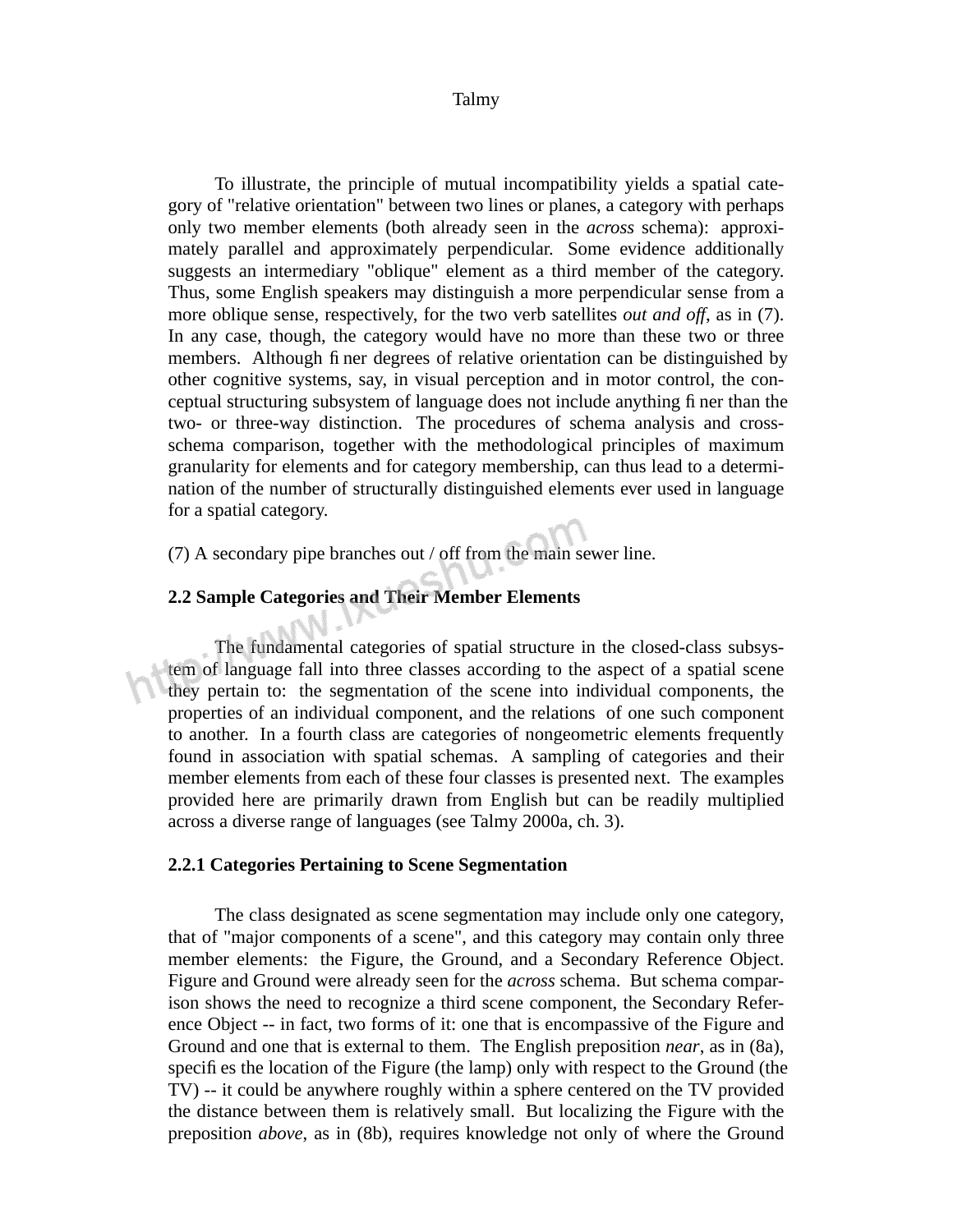object is, but also of the encompassive earth-based spatial grid, in particular, of its vertical orientation. Thus, *above* requires recognizing three components within a spatial scene, a Figure, a Ground, and a Secondary Reference Object of the encompassive type.

(8) a. The lamp is near the TV. b. The lamp is above the TV.

Comparably, the schema of *past*, as in (9a), only relates John as Figure to the border as Ground. An observer could felicitously say this sentence on viewing the event through binoculars from either side of the border. But (9b) with the preposition *beyond* could be said only by an observer on the initial side of the border, the side now opposite John. Hence, the *beyond* schema establishes a perspective point at that location as a Secondary Reference Object -- in this case, one of the external type -- in addition to its specifications for Figure and Ground.

(9) a. John is past the border. b. John is beyond the border.

Closed-class schemas do not seem to require any further major scene components beyond the three just cited -- Figure, Ground, and Secondary Reference Object -- for example, something like a Tertiary reference Object. However, several scene components that are minor, or specialized, or derivatively dependent on the presence of certain other spatial phenomena, do occur in schemas. Examples of these -- all illustrated below -- are the path line formed by a moving point Figure, the spin axis defined by a rotating object, and a "meta-Figure" such as an object that rotates or exhibits expansion or contraction. The main reason for recognizing such cases as kinds of scene components in their own right is that many of the same categories of basic spatial properties that belong to the remaining two classes, treated in the following sections, and that can apply to the three major scene components described above, can also apply to these newly proposed scene components. It is not clear how to treat such further scene components within our proposed framework. On the one hand, they could be added to the present category, which would then drop the term "major" from its label, or they could be placed in a new category, "minor components of a scene". Alternatively, the processes at work in the compositional part of the schema system in language -- the ones that select and arrange the basic elements in the componential part of the system -- can be considered capable of operating at least in part sequentially. Then one of the so-called minor scene components, such as the path of a moving Figure, can first be formed through the assembling of one set of basic components and then, as a new higher-level entity, be amenable to the addition of a further set of basic components.

## **2.2.2 Categories Pertaining to an Individual Scene Component**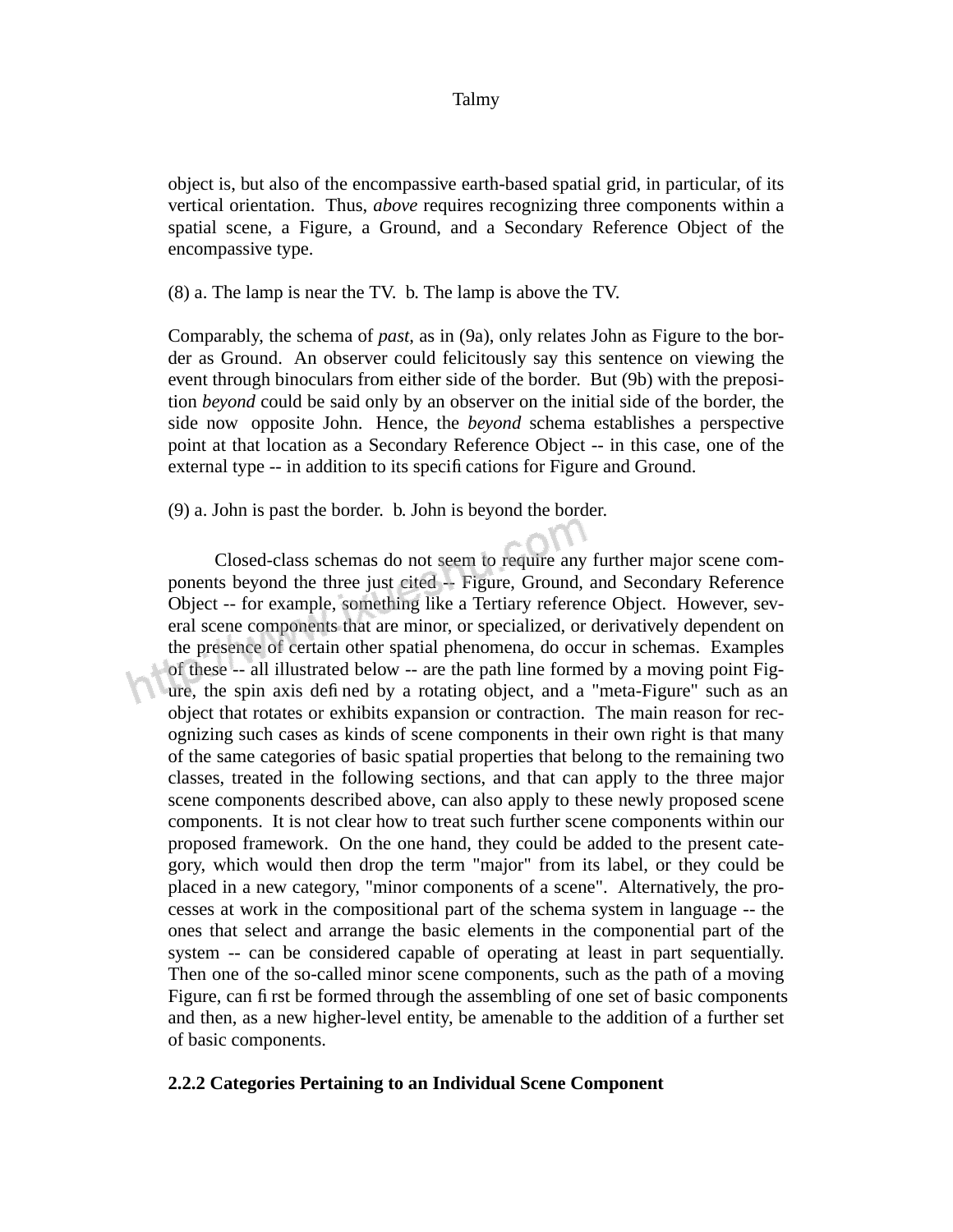The second class of spatial categories comprises a number of categories that pertain to the characteristics of an individual spatial scene component. As just discussed, such a scene component can either be one of the three within the "major components of a scene" category, or one of the minor scene components, however these are assumed to arise. Several categories in this class are presented next. In addition to this sampling, some ten or so further categories pertaining to properties of an individual scene component, each category with a small number of fixed contrasts, can be readily identified.

## *Dimension*.

One category in this class is that of "dimension". It has four member elements: zero dimensions for a point, one for a line, two for a plane, and three for a volume. Some English prepositions require a Ground object schematizable for only one of the four dimensional possibilities. Thus, the schema of the preposition *near* as in *near the dot* requires only that the Ground object be schematizable as a point. The preposition *along*, as in *along the trail*, requires that the Ground object be linear. *Over* as in *a tapestry over a wall* requires a planar Ground. And *throughout*, as in *cherries throughout the jello*, requires a volumetric Ground. it might at first be thought unfair to use this category as evidence of constrained membership since, after all, there are only four dimensions that could be members. But the noteworthy observation does emerge that each of these four dimensions can singly play a role in a spatial schema, so that all four -- not some lesser number -- must be included in the inventory. In any case, all the remaining spatial categories will have selective memberships.

#### *Number*.

A second category is that of "number". It seems to have only the following four members: one, two, several, and many. Some English prepositions require a Ground comprising objects in one or another of these numbers. Thus, *near* requires a Ground consisting of just one object, *between* of two objects, *among* of several objects, and *amidst* of numerous objects, as in (10). The category of number appears to lack any further members -- that is, closed-class spatial schemas in languages around the world seem never to incorporate any other number specifications -- such as 'three' or 'even-numbered' or 'too many'.

(10) The basketball lay near the boulder / between the boulders / among the boulders / amidst the cornstalks.

## *Motive State*.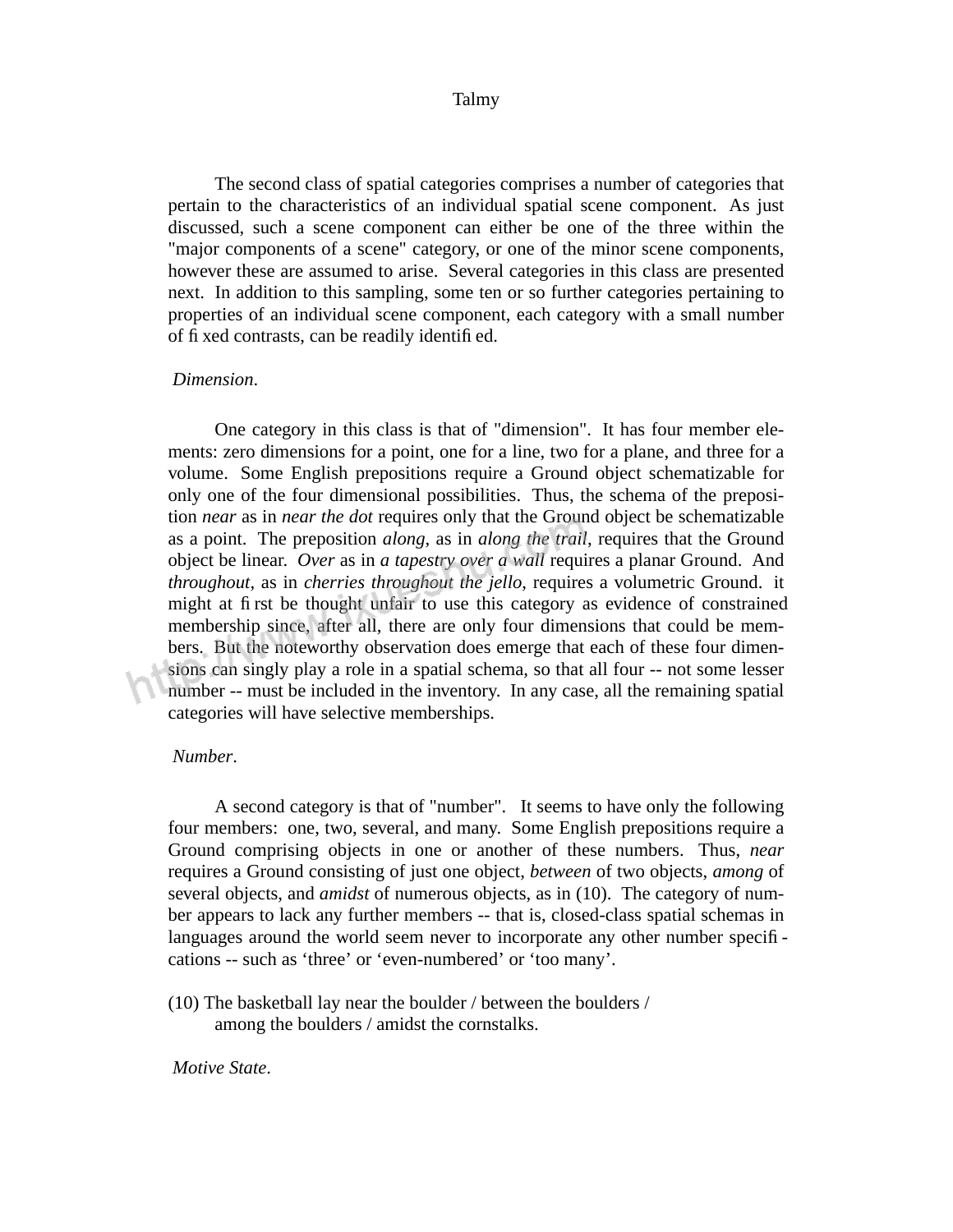A third category is that of "motive state". It has only two members: motion and stationariness. Several English prepositions mark this distinction for the Figure. Thus, in one of its senses, *at* requires a stationary Figure, as in (11a). But *into* requires a moving Figure, as in (11b).

(11) a. I stayed  $/$  \*went at the library. b. I went  $/$  \*stayed into the library.

Other prepositions mark this same distinction, but for the Ground object (in conjunction with a Figure that is moving). Thus, *up to* requires a stationary Ground (here, the deer), as in (12a). But *after* requires a moving Ground, as in (12b). The issue of whether a Ground is stationary or moving itself can be understood in either of two ways. One way is to regard the terrain around the Ground as a Secondary Reference Object with respect to which the Ground is either fixed or moving. The other is to explain the moving Ground notion in terms of a nesting of one Figure-Ground situation within another -- the solution adopted in Talmy (2000a, ch. 5). By this interpretation, for example, in the sentence *The lion caught up with the deer*, the lion as Figure reaches the deer as Ground, at the same time that both lion and deer together as a distinct composite type of Figure move relative to the terrain as a distinct Ground. This nested arrangement holds as well for (12b) except that in the first Figure-Ground relationship, the lion as Figure remains fixed relative to the deer as Ground, since they retain the same distance from each other as they both run along.

(12) a. The lion ran up to the deer. b. The lion ran after the deer.

The motive state category seems to be limited to the two cited members, stationariness and motion. Apparently no spatial schemas mark such additional distinctions as motion at a fast vs. slow rate, or being located at rest vs. remaining located fixedly.

## *State of Boundedness*

A fourth category is that of "state of boundedness". It too has only two members: bounded and unbounded. The English preposition *along* requires that the path of a moving Figure be unbounded, as shown by its compatibility with a temporal phrase in *for* but not *in*, as in (13a). But the spatial locution *the length of* requires a bounded path, as shown by its reverse compatibility with the two temporal constructions, as seen in (13b).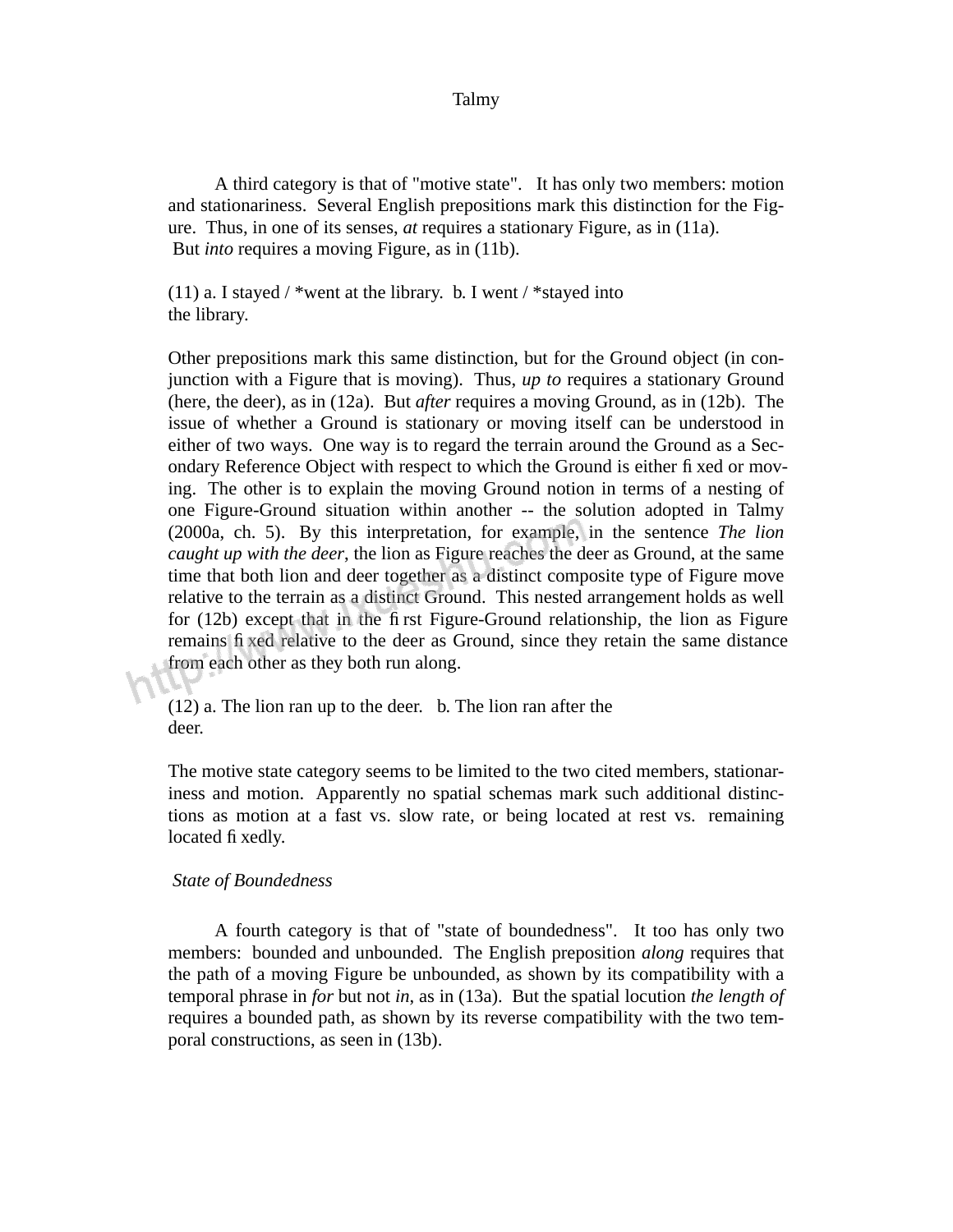(13) a. I walked along the pier for 10 minutes / \*in 20 minutes.

b. I walked the length of the pier in 20 Minutes / \*for 10 minutes.

As it happens, most motion prepositions in English have a polysemous range that covers both the unbounded and the bounded sense. Thus, *through* as in (14a) refers to traversing an unbounded portion of the tunnel's length. But in (14b), it refers to traversing the entire bounded length.

(14) a. I walked through the tunnel for 10 minutes.

b. I walked through the tunnel in 10 minutes.

While some spatial schemas have the bounded element at one end of a line and the unbounded element at the other end, apparently no spatial schema marks any distinctions other than the two cited states of boundedness. For example, there is no cline of gradually increasing boundedness, nor a gradient transition. This is the case even though just such a "clinal boundary" appears elsewhere in our cognition, as in geographic perception or conception, e.g., in the gradient demarcation between full forest and full meadowland (Mark and Smith, 2004).

*Type of Geometry*.

Continuing the sampling of this class, a fifth category is "type of geometry" with two members: rectilinear and radial. The radial member in turn is of two main kinds, motion or location either along a radious -- **coradial** -- or about a center -- **circumcentric**. The category as a whole can apply to a range of different scene components. For example, it can apply to an encompassive Secondary Reference Object to yield reference frames of the two geometric types. Thus, in a subtle effect, the English verb satellite *away*, as in (15a), tends to suggest a rectilinear reference frame in which one might picture the boat moving rightward along a corridor or sea lane with the island on the left (as if along the x-axis of a Cartesian grid). But *out*, as in (15b), tends to suggest a radial reference frame in which the boat is conceptualized as moving from a center point along a radius through a continuum of concentric circles.

(15) a. The boat drifted further and further away from the island.

b. The boat drifted further and further out from the island.

The radial geometry in the preceding example sentence was of the coradial kind, that is, the kind involving motion or location along a radius. As noted, radial geometry can also be of the circumcentric kind, with motion or location about a center. In turn, this kind has two main forms: **re volutional**, that is, motion or location along a typically linear orbit curved around a center, and **rotational**, that is, the spinning of an object about a point within itself, typically its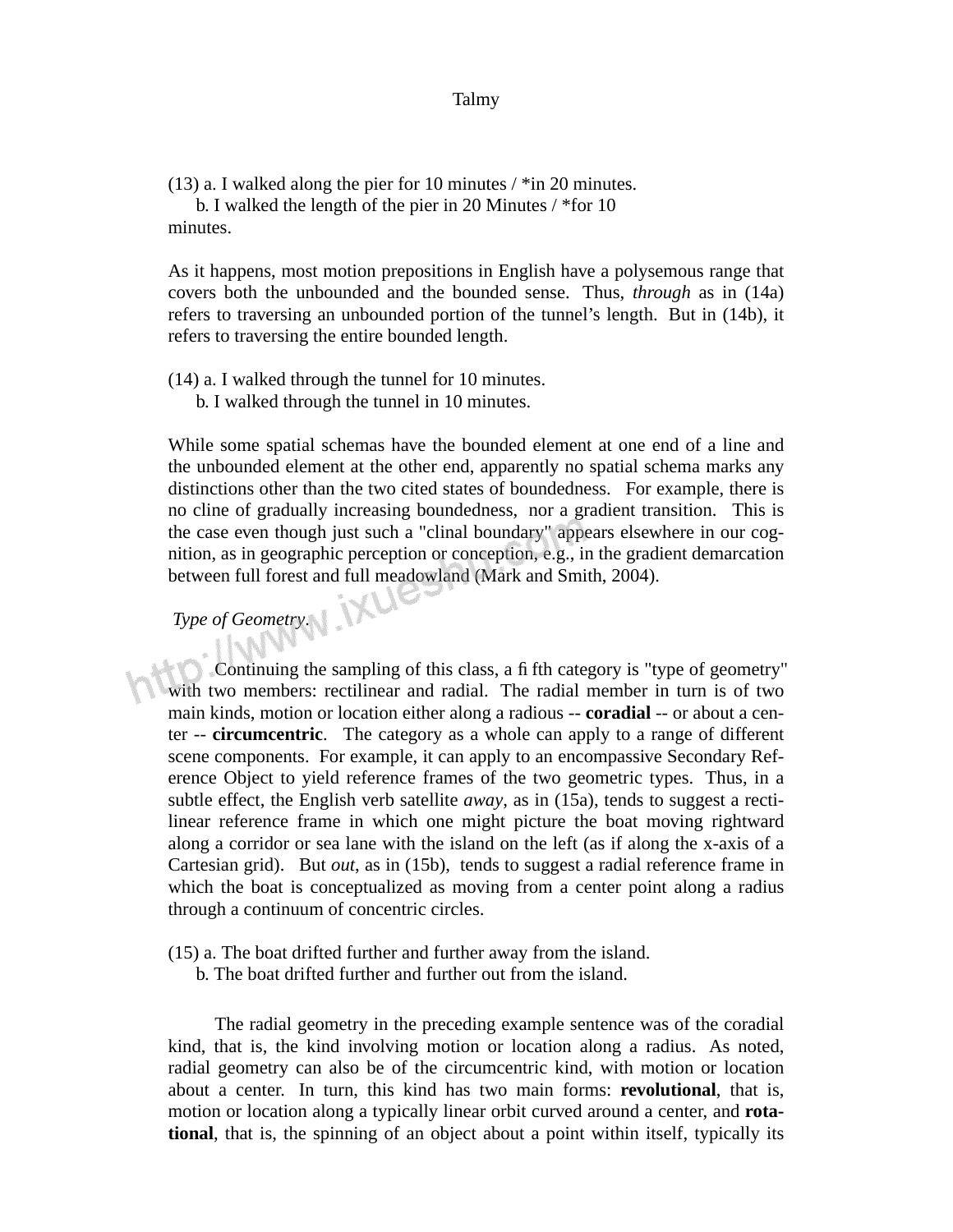center. Note that what is here termed "center" can range, according to the situation, over a point, an axis, an interior area, etc.

To illustrate the revolution form, the example in (16) represents a moving point Figure describing a line itself curved about a central point as Ground.

(16) I walked around the maypole.

Note that certain related usages of *around* can be explained either in terms of the nesting of one Figure-Ground situation within another, as described earlier in the section on "motive state", or in terms of a notion of a Figure concurrently relating in different ways to two distinct Grounds -- the solution adopted here. Thus, the sentence in (17a) can be understood as a conflation of an underlying form with two paths and Grounds -- where one of the Grounds is implicit in the situation -- something like: *I ran around [a central area] along the track*. Similarly, the sentence in (17b) can be understood to refer when unpacked to something like: *I walked around [the castle] alongside the castle wall*. These additional *around* usages are part of a more extensive pattern in English. The same pattern holds for the prepositions in *I drove across / over the bridge*, which can be taken to represent *I drove across / over [a terrain concavity] along the bridge.* Comparably, *I climbed out the window*, can be taken to represent *I climbed out of [an enclosure] through the window*. And *I crawled up the chimney* can be taken to represent *I crawled up through the chimney*.

(17) a. I ran around the track. b. I walked around the castle wall.

Continuing with the circumcentric kind of radial geometry, its second form, rotation, pertains to an object rotating about a point within itself, prototypically its center, as in (18). In the analysis of rotation of this sort in Talmy (2000a, ch. 5), what is truly Figural in the situation is a set of multiple Figures: the points or parts of the rotating object. Each of these executes a circular path around a center -- that is, exhibits the revolving form of circumcentric motion --

as treated in the preceding example. The object as a whole, then, is not a Figure, but what I term a *meta-Figure*. This can in turn serve as a further type of scene component to which spatial categories and their member concepts might apply. Here, the relevant senses of the satellite *around* and the preposition *about* pertain to this meta-Figure.

(18) The top spun around. / The top spun about its central axis.

*State of Consolidation*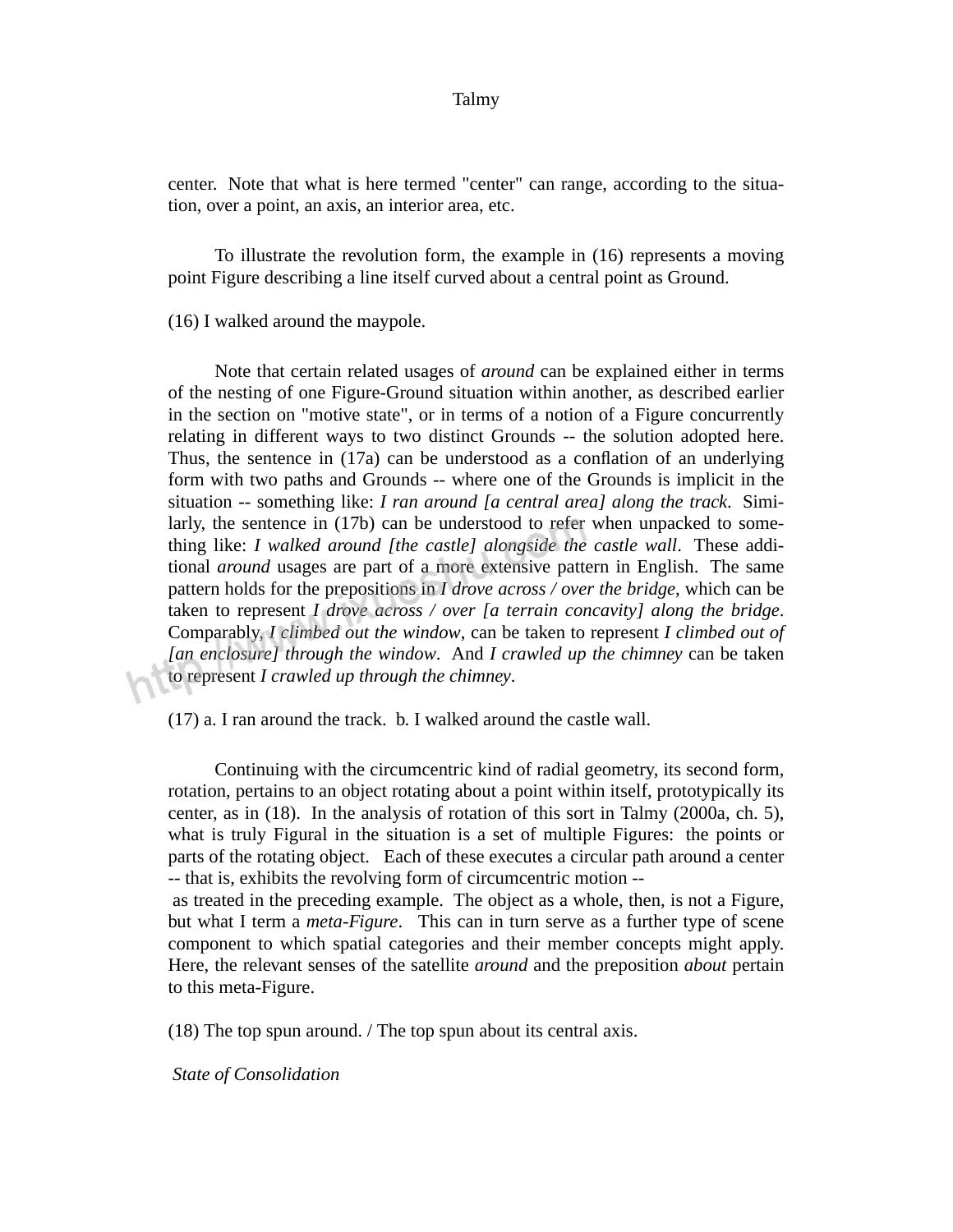A sixth category is that of "state of consolidation" with apparently two members: compact and diffuse. This category applies to 1-, 2-, or 3-dimensional regions of space. The compact member concept indicates that such a region is of relatively smaller ambit, and is typically associated with the further concepts that the region is bounded and that the speaker's measurement of it is relatively precisional. The diffuse member concept indicates that a region is of relatively larger ambit, and is typically associated with the further concepts that the region is unbounded and that the measurement of it is approximative. If an object is located in such a region, the two member concepts often have the further associations that the object's specific location within the region is relatively certain or uncertain, respectively.

To illustrate, the English preposition *at*, as in (19a), suggests a relatively compact 2-dimensional region surrounding a Ground object (the landmark) in which a Figure object (the hiker) is located and hence can be found with some certainty. By contrast, the preposition *around* in (19b) indicates that the region is relatively diffuse and hence that the Figure's specific location within it is relatively uncertain. Consistent with this distinction, the word *somewhere* can be readily added before the preposition in (19b) but not before the preposition in (19a).

(19) a. The other hiker will be waiting for you at the landmark.

b. The other hiker will be waiting for you around the landmark.

While the anaphoric locative pronoun *there* as in (20a) might be best considered neutral to the distinctions of the present category, its counterpart *thereabouts* as in (20b) surely includes the diffuse concept in its schema.

- (20) a. Go to the market; you'll find her there.
	- b. Go to the market; you'll find her thereabouts.

For an example outside English, the distinctions of the present category can be seen marked in Malagasy (Imai, 2003), by two demonstrative locative adverbs. They are distance-neutral, but to gloss them for proximal usage, *eto* means 'here within this bounded region', typically indicated with a pointing finger, while *ety* means 'here spread over this unbounded region', typically indicated with a sweep of the hand.

#### *Phase of Matter*

A final category in this sampled series is "phase of matter", which mainly pertains to a volume of space. It has three main members, vacancy (empty space / air), solid, and liquid, and perhaps a fourth member, fire. By another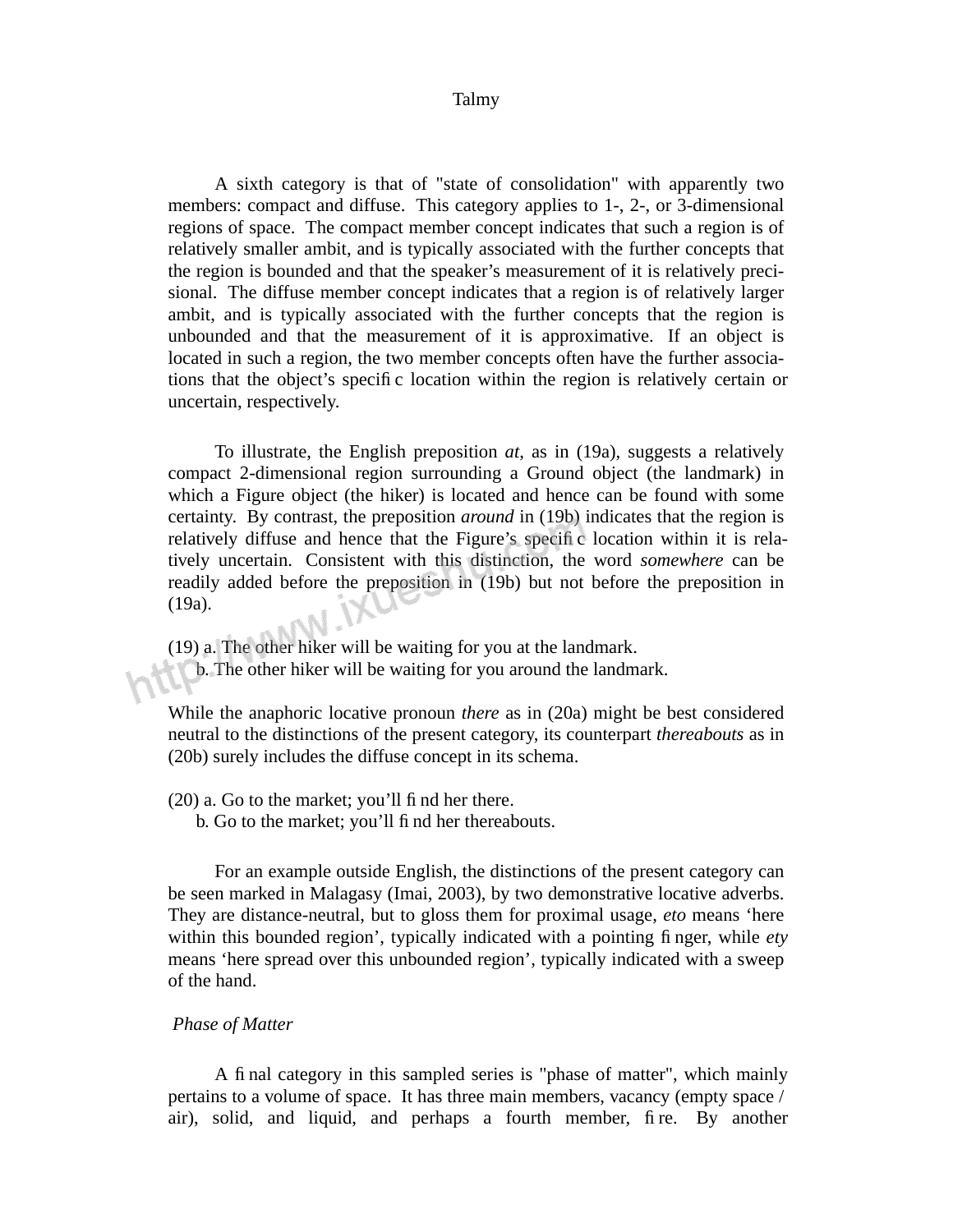interpretation, this category could instead be placed in the class of nongeometric categories discussed in section 2.2.4. I place it here in a geometric class, though, on the grounds that the main distinction among the category members is between whether a volume of space is filled or not -- a geometric property -- and that, in the filled case, the category members differ on the basis of how the filling moves internally: largely immobile, readily movable, or actively moving -- properties that are at least akin to those of the state of motion category.

This category can be readily illustrated in Atsugewi (Talmy, 2000b, ch. 1). The directional verb suffixes of Atsugewi, each of which represents a specific path followed with respect to a certain kind of Ground object, include a number of forms that are specific to a particular phase of matter. For example, among those that subdivide the English 'into' path concept, the suffix *-ipsnu* specifies motion into the empty space of a volumetric enclosure. The suffix *-ik's* specifies motion horizontally into solid matter (as in chopping an ax into a tree trunk). The suffix *-ic't* specifies motion into liquid. And *-caw* specifies motion into a fire.

The phase of matter category figures even in English in some of its prepositions, albeit covertly. Thus, *in* can apply to a Ground object of any phase of matter, whereas *inside* can apply only to one with empty space as in (21a), but not to one of any other phase of matter, as seen in (21b).

(21) a. The rock is in / inside the box.

b. i. The rock is in / \*inside the ground.

ii. The rock is in / \*inside the puddle of water.

iii. The rock is in  $/$  \*inside the fire.

Other than the ones listed above, the present category apparently need not include as members any further phases or consistencies of matter, such as powder or viscous material or ooze (like mud).

## **2.2.3 Categories Pertaining to the Relation of One Scene Component to Another**

A third class of categories pertains to the relations that one scene component can bear to another. In addition to the five categories presented below, some further ten categories of the same class can be readily identified, each with a relatively small number of members.

## *Relative Orientation*

One such category was described earlier, that of "relative orientation", that is, the angle between two lines, two planes, or a line and a plane. This category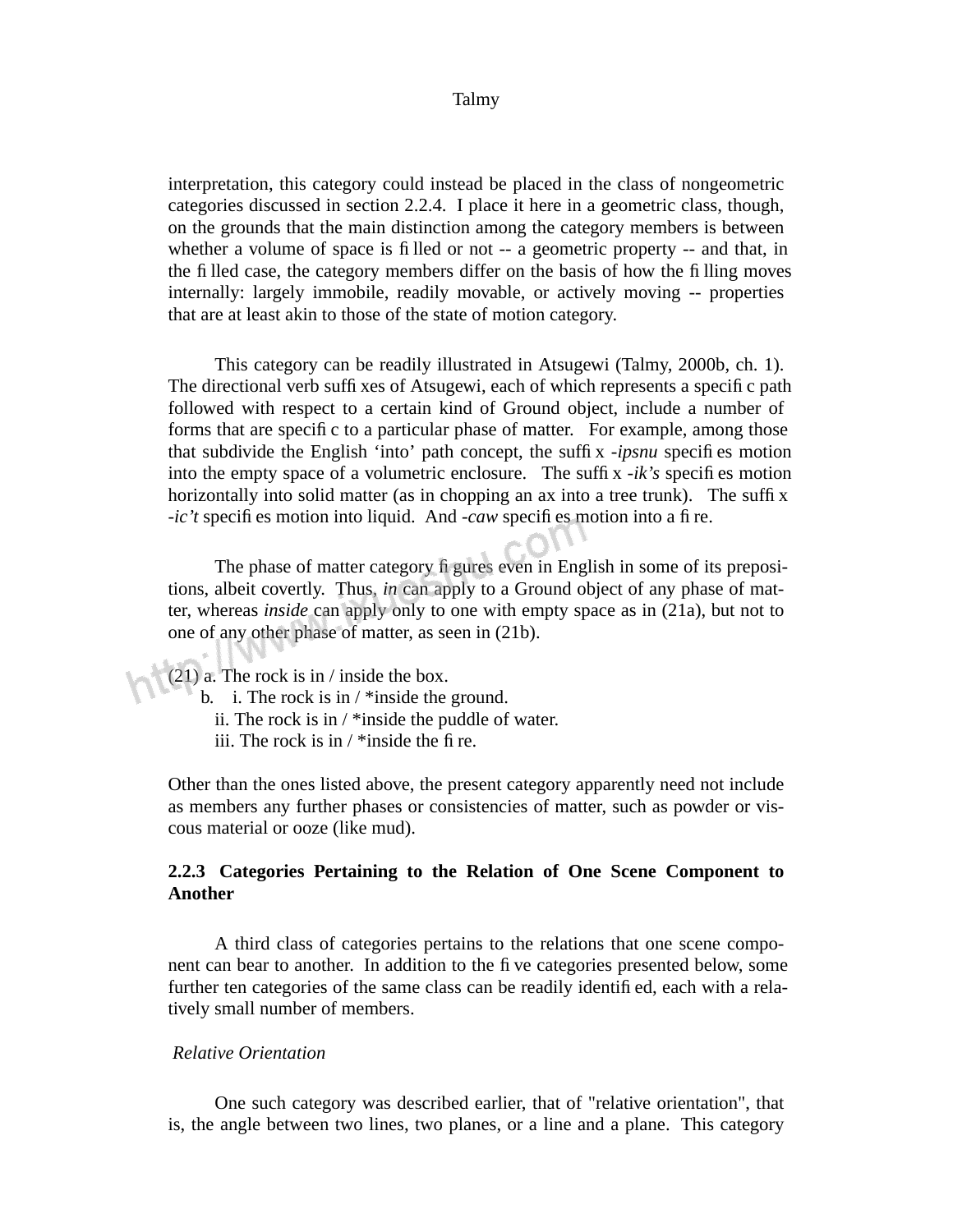appears to have two or three members: (roughly) parallel, (roughly) perpendicular, and perhaps oblique. For example, the linear path of the Figure (the caterpillar) in (22a) is represented as parallel to the linear Ground (the crack) by *along*, and as perpendicular to it by *across*. And, repeating an earlier example, the *out* of (22b) seems to contrast with the *off* in depicting a more perpendicular as against a more oblique angle, respectively.

(22) a. The caterpillar crawled along / across the crack in the sidewalk.

b. A secondary pipe branches out / off from the main sewer line.

Further evidence of a need to include a perpendicular/oblique distinction in the present category comes from the contrast between two "Cause prefixes" in Atsugewi (see Talmy 2000b, ch. 2). Both refer to a linear object impinging axially on a Figure in a way that causes it to move or remain located. But *cu-* refers to the linear instrument impinging on the Figure perpendicularly, as in such causal actions as 'by poking' or 'by prodding'. On the other hand, *ra-* refers to such an instrument impinging obliquely on the Figure, as in such actions as 'by poling a canoe', 'by piercing a needle through cloth as in sewing', or 'by propping something up with a stick leaned against it'.

The earth-based spatial grid incorporates a member of the present category in that its vertical axis is perpendicular to its horizontal plane. Further, spatial schemas often represent an element as being parallel to one or the other of these two earth-grid components. Thus, with the earth-grid functioning as the Ground, the satellites or adverbs in (23a) indicate that the path of the moving Figure (the balloon) is parallel to the earth's vertical axis. And with the earth-grid functioning as the Secondary Reference Object, the satellites in (23b) represent the path of the Figure (the bat) as parallel to the earth's vertical axis, while that in (23c) represents the path as parallel to the earth's horizontal plane. Finally, to repreise an earlier locative example, the preposition in (23d) indicates that the line connecting the Figure and the Ground (the lamp and the TV, respectively) is parallel to the earth's vertical axis.

(23) a. The balloon floated up(wards). / down(wards).

b. The bat flew up to the ceiling of the cavern. / down to the floor of the cavern.

c. The bat flew over to a ledge in the cavern.

d. The lamp is above the TV.

A further application of orientation relative to the earth grid is seen for schemas involving the rotation of an object about its center, discussed above under the "type of geometry" category. Such rotation defines a "spin axis". Specifically, the rotating object is a meta-Figure, as defined above; points in this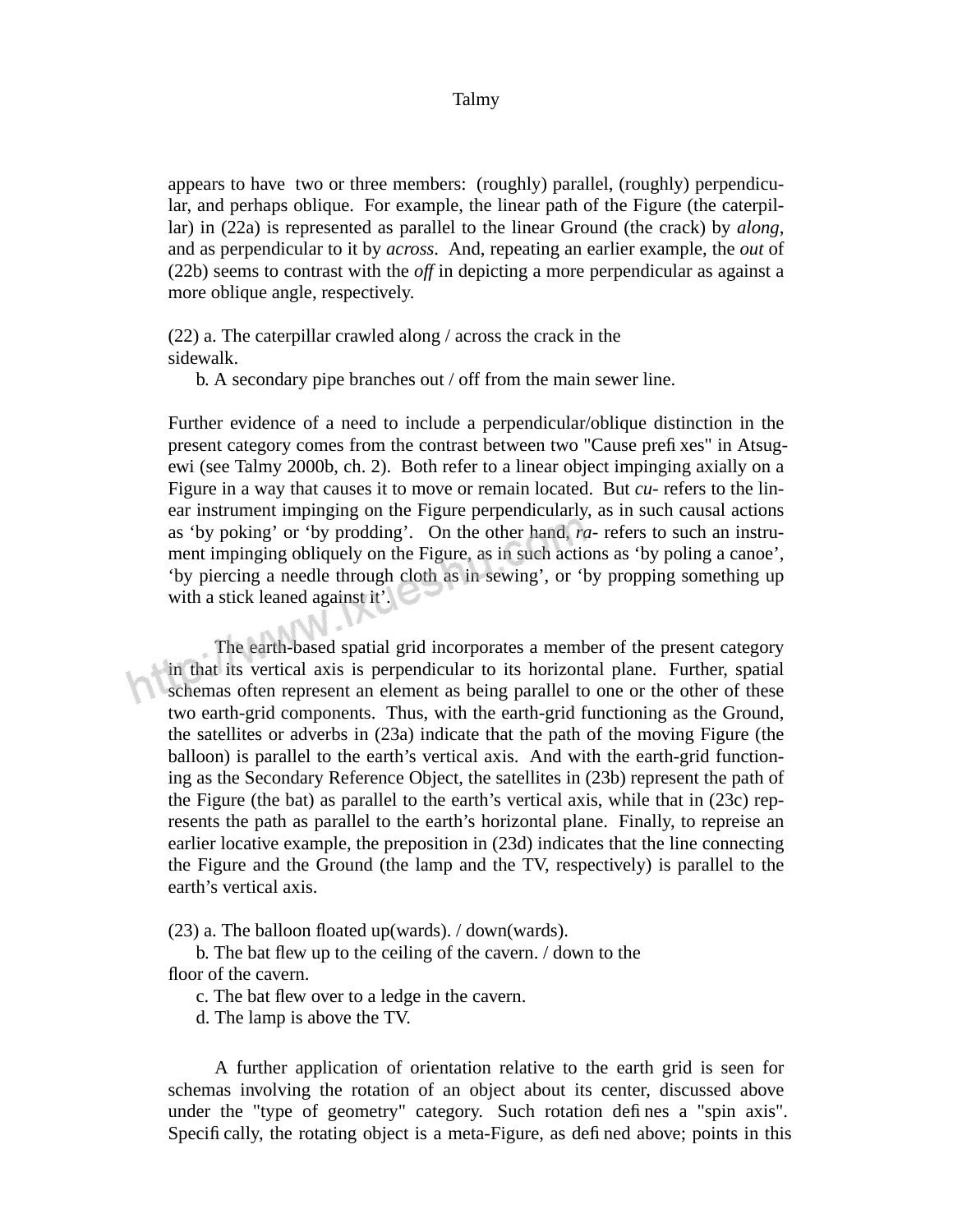object move in concentric circles that lie on a plane (or on a set of parallel planes); and the spin axis is a line through the center of those circles perpendicular to the plane(s). Now, the present category of relative orientation can be considered to include a subcategory, that of "orientation of spin-axis", which then has two members, vertical and horizontal. That is, the spin-axis is either parallel to the earth grid's vertical axis or to its horizontal plane. And English has two verb satellites that distinguish rotation about such differently oriented axes. These are *around* and *over*, respectively, as seen in (24). Thus, the pail in (24a) is understood to rotate about a vertical axis when *around* is used, but about a horizontal axis in (24b) when *over* is used.

(24) a. I turned the pail around. b. I turned the pail over.

*Degree of Remove*.

A second category in the present class is that of "degree of remove" that one scene component has relative to another. This category appears to have four or five members, two with contact between the components -- coincidence and adjacency -- and two or three without contact -- proximal, perhaps medial, and distal remove. Some pairwise contrasts in English reveal one or another of these member elements for a Figure relating to a Ground. Thus, the locution *in the front of*, as in (25a), expresses coincidence, since the carousel as Figure is represented as being located in a *part* of the fairground as Ground. But *in front of* (without a *the*) as in (25b) indicates proximality, since the carousel is now located outside the fairground and near it but not touching it.

(25) a. The carousel is in the front of the fairground.

b. The carousel is in front of the fairground.

The distinction between proximal and distal can in turn be teased out by noting that *in front of* can only represent a proximal but not a distal degree of remove, as seen in the fact that one can say (26a) but not (26b). On the other hand, *above* allows both proximal and distal degrees of remove, as seen in (26c), and so does not serve to show the need for the distinction.

(26) a. The carousel is twenty feet in front of the fairground.

- b. \*The carousel is twenty miles in front of the fairground.
- c. The hawk is one foot / one mile above the table.

The distinction between adjacency and proximality is shown by the sense distinction between the prepositions *on* and *over*. Thus, the *on* in (27a) requires that the Figure be in adjacent contact with the Ground, whereas the *over* in (27b) requires that the Figure in fact not be in contact with the Ground but proximal to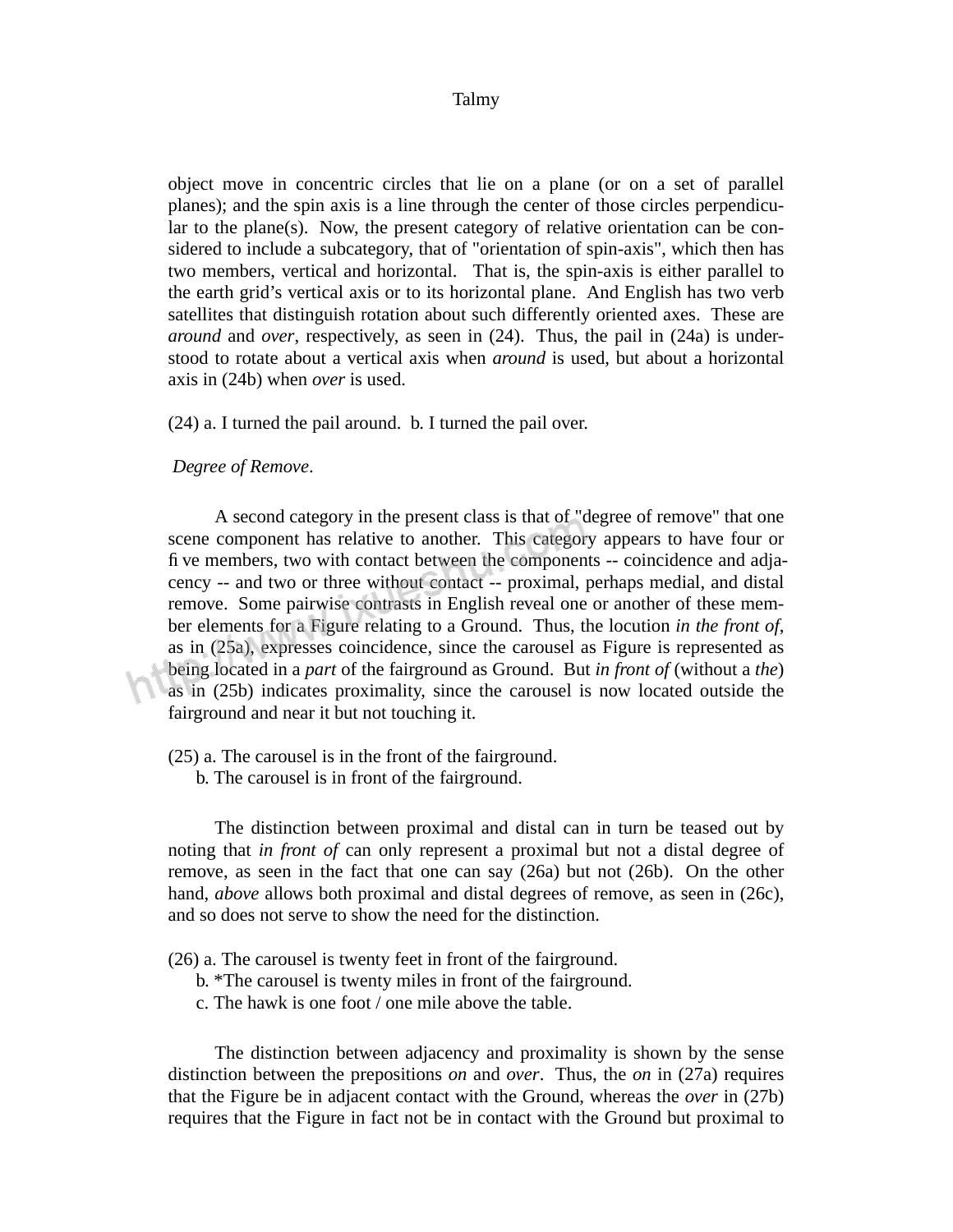it.

(27) a. The fly is on the table. b. The fly is over the table.

A need to include a fifth category member of 'medial degree of remove' - midway between the proximal and distal degrees of remove -- might come from languages with a 'here / there / yonder' kind of distinction in their deictic adverbs or demonstratives. English might covertly retain something of this three-way distinction in that the locative adverbial *away*, as used in an expression like that in (28) seems to indicate a distance greater than any proximal or medial distance that an adverbial or demonstrative uttered at that same location might ordinarily represent.

(28) Mary is away.

<said to someone asking for her at the door of her home>

*Degree of dispersion*

A third category in this series is that of "degree of dispersion" with two members: sparse and dense. To begin with, English can represent a set of multiple Figures as being located adjacent to or coincident with a Ground object in a way that is neutral to the presence or absence of dispersion. This is seen, for example, in the sentences in (29) showing a set of 0-demensional peas in relation to a 1-dimensional knife, a 2-dimensional tabletop, and a 3-dimensional portion of aspic.

**U.COM** 

(29) There are peas on the knife. / on the table. / in the aspic.

But in representing dispersion as present, English can (or must) also indicate its degree. Thus, a sparse degree of dispersion is indicated by the addition of the locution *here and there*, optionally together with certain preposition shifts, as seen in (30).

(30) a. There are peas here and there on / along the knife.

b. There are peas here and there on / over the table.

c. There are peas here and there in the aspic.

To indicate a dense degree of dispersion, English has the three specialized forms *all along, all over* and *throughout*, as seen in (31).

(31) There are peas all along the knife. / all over the table. / throughout the aspic.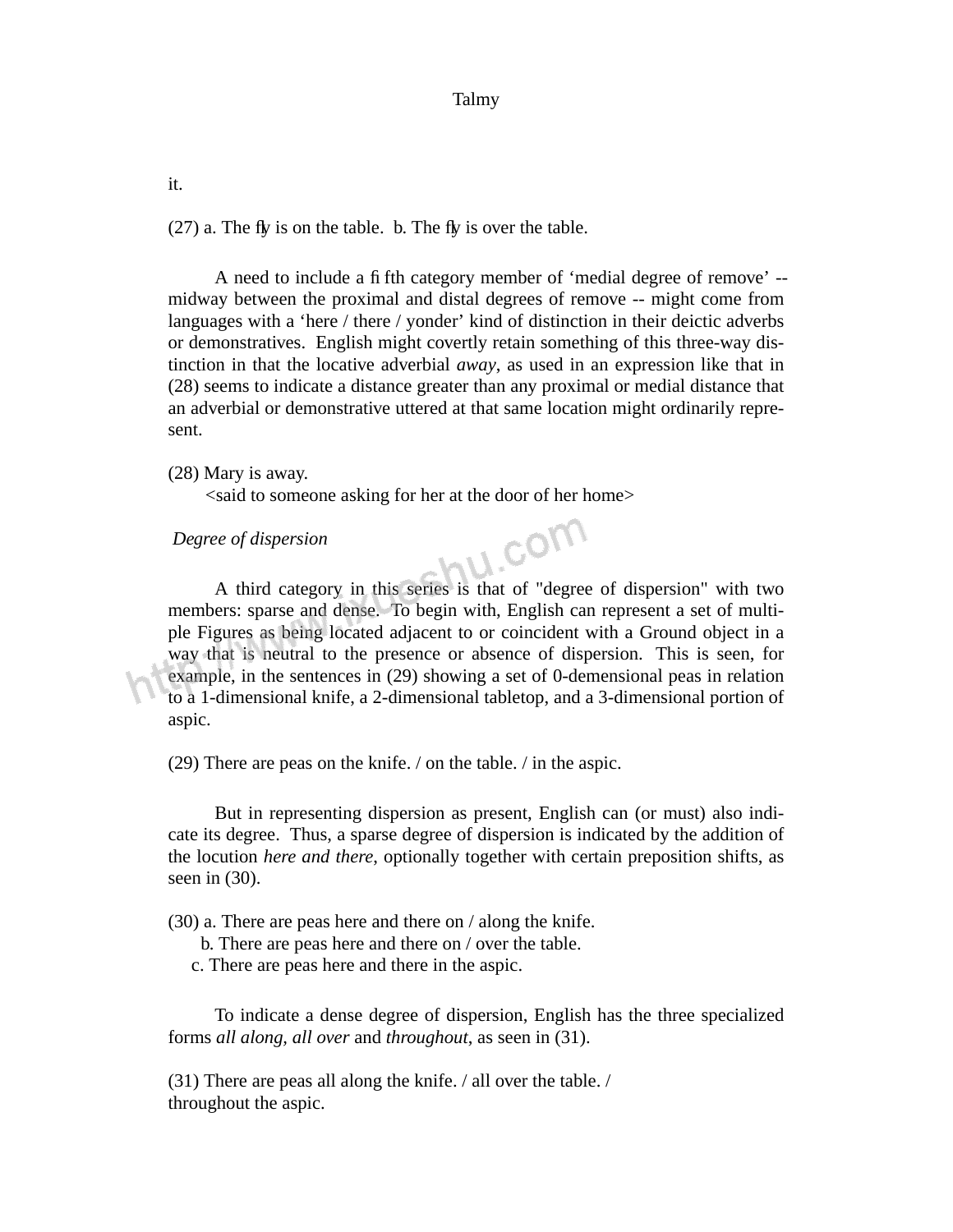Note that such representation of dense dispersion -- despite the occurrence of the word *all* in some of the English forms -- does not require an exhaustive covering or filling of the Ground object, but rather only a certain representative distribution relative to the Ground's total spatial extent. It appears that no closed-class forms across languages distinguish between such exhaustively dense distribution and merely representatively dense distribution, nor between any further distinctions of dispersion beyond the two cited concepts of sparse and dense.

#### *Relation to Directedness*

The fourth category to be presented here rests on a prior category, "state of directedness" that has two members: nondirected and directed. This prior category could have been included under the preceding class of categories pertaining to an individual scene component, except that possibly no closed-class forms directly mark its two-way distinction, and it may come into play only for the present category. The prior "state of directedness" category is here considered only for a scene component with spatial extent, that is, with dimension above zero (though certain schemas might in fact involve a point). When an extended entity moves along its axis, plane, or radii, the property of directedness simply reduces to the direction of motion. but a stationary entity can also be conceptualized as having an intrinsic directedness or orientation throughout its extent. Returning to the present category, it can apply where a schema already includes an extended entity that is directed. The present category, then, is here termed "relation to directedness" and has two main members, co-directional and anti-directional, corresponding to whether the path of a moving object, or the locations of successive stationary objects, are in the same direction as the directed entity or in the reverse direction.

To illustrate a stationary directed entity first, such an entity can, as in (32), function as the Ground (the chemical gradient). Then the preposition *along* can indicate that the path of a moving Figure (the axon) is co-directional with the directedness of the Ground, while *against* indicates that it is anti-directional.

(32) The axon grew along / against the chemical gradient.

A stationary directed entity can also function as a Secondary Reference Object, in particular, one of the encompassive type. In (33), this is the line (queue) which here inherits its directedness from the direction in which the people making it up are largely facing and intend to move. Here, Mary is the Figure while John is the Ground. The prepositional complex *ahead of* indicates Mary's location as being co-directionally further than John's location relative to the line's directedness. In its use here, this prepositional complex requires a directed Secondary Reference Object, and can occur in this sentence only because one is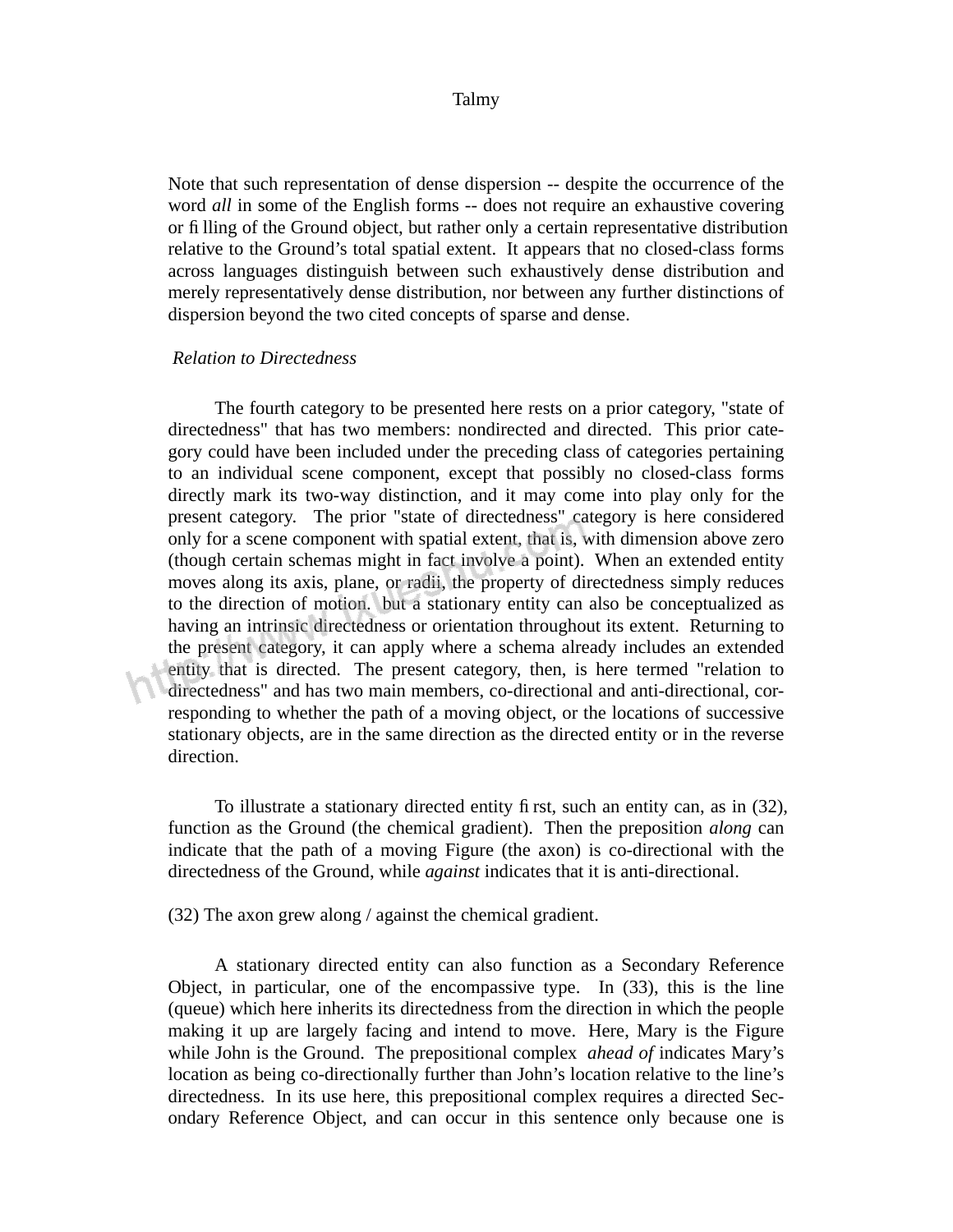present. If both Mary and john retained their relative positions but were standing alone in a field, one could not say that Mary was "ahead of" John but only that she was "in front of" him. And this latter form can be used only in the case where he in fact faces toward her -- a condition that *ahead of* did not require.

(33) Mary is ahead of John in line.

The vertical axis of the earth grid is the most prominent case of a stationary directed extended entity. It is not clear whether the basic direction of the vertical axis should be the direction away from the earth or the one toward it -- and metaphoric motivation could be argued either way. Nor is it clear whether a directed line must in fact have one direction as its basic direction, as long as a schema somehow establishes how, say, the motion of an external object relates to that directed line. for convenience here, though, it will be said that the direction away from the earth is the basic one. This directed vertical axis, then, can function either as a Ground or as a Secondary Reference Object. When it is the Ground, the English satellite *up* indicates that the path of a moving Figure is (prototypically parallel to and) co-directional with the vertical axis, while *down* indicates that it is anti-directional, as illustrated in (34a). When it is a Secondary Reference Object, among other prepositional options, English *above indicates that a stationary Figure is atalocation co-directionally greater than that of the Ground, while below* indicates that it is anti-directionally greater, as illustrated in (34b).

(34) a. The eagle swooped up / down.

b. The lamp is above the TV./The TV is below the lamp.

The sentence in (35) illustrates the case where the directionality of an entity is determined by the direction of its motion. Here, the entity (the current), which functions as the Ground, is of linear extent and moves along its axis. The preposition *(with* indicates that the path of the moving Figure (the bear) is co-directional with the moving Ground's directedness, while *against* indicates that it is anti-directional.

(35) The bear swam with / against the current.

It is possible to maintain that the present category, "relation to directedness", has a third member, cross-directional, given that there do exist closed-class forms -- like the English preposition *across*, as in (36) -- that can be used to indicate a path transverse to a linearly directed entity. The conclusion here, though, is that such a transverse path does not hinge on the linear entity's being directed, but only on the fact that the path is perpendicular to the linear entity's orientation, whether directed or not, and this is a relationship already covered under the category of "relative orientation".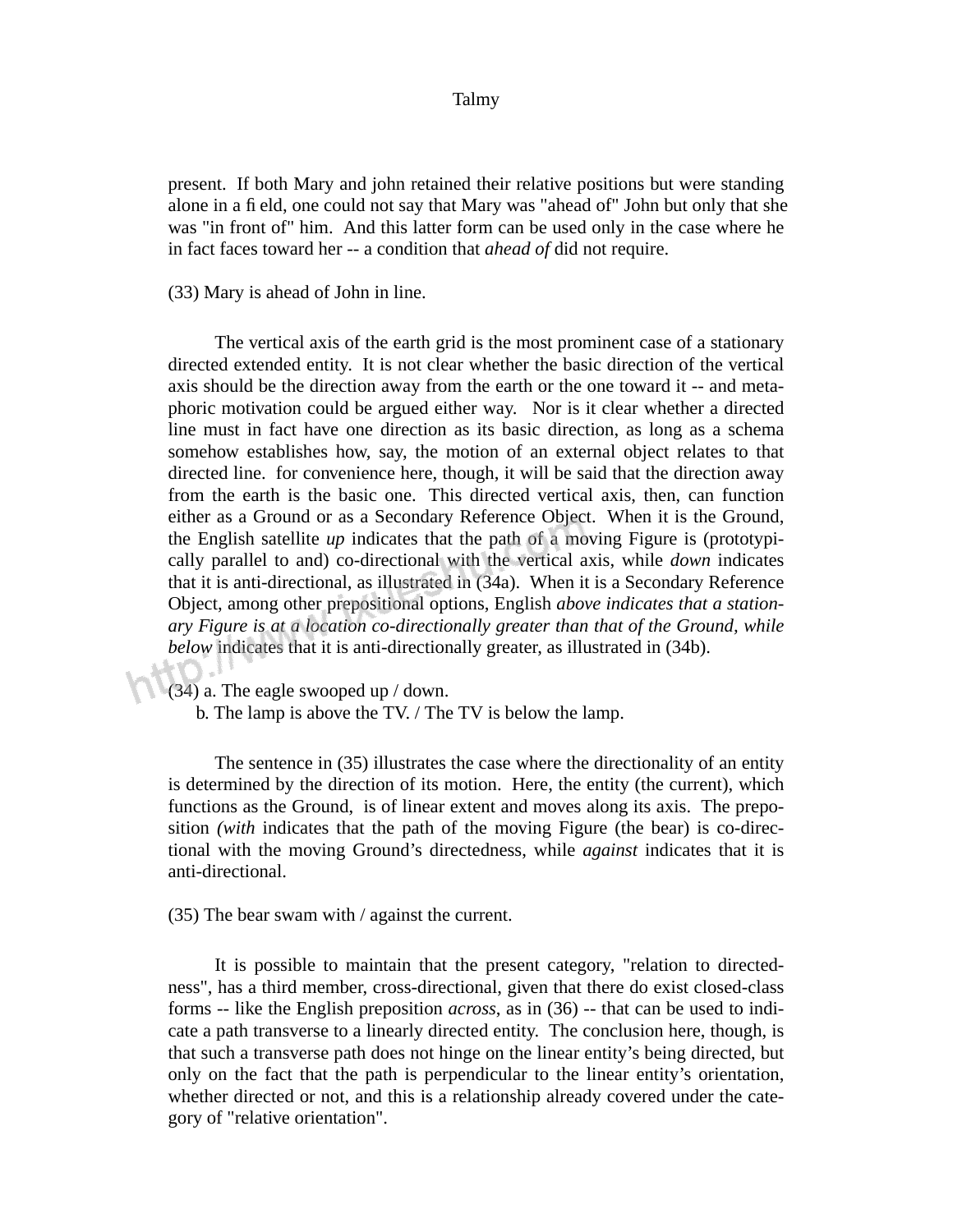(36) The axon grew across the chemical gradient. / The bear swam across the current.

*Contour*.

A fifth category is that of "contour", which most prominently applies to the path of a moving objecte, but can apply as well to a static line or plane. It is treated here in the class of categories for one scene element relating to another because, at least in the case of a moving entity, its path is generally cognized in terms of its relation to other objects external to it. A schema that includes a path or static element can be neutral to its contour, as the schema for *through* is in sentences like *I made a bee-line / zig-zagged/circled through the woods*. But if the schema is contour-specific, there may be only four member concepts, that is, four available contour types for it to draw on: straight, arced, circular, and meandering. To illustrate, some English prepositions require one or another of these contour types for the path of a Figure moving relative to a Ground. Thus, *across* requires that the Figure's path be a straight line relative to the vertical axis (and, for that matter, the stationary Ground object must itself be a flat plane, that is, have a straight contour), as seen in (37a). by contrast, *over* -- in its usage referring to a single path line -- requires a contour arced relative to the vertical axis (and the stationary Ground must be comparably arced), as in (37b). In one of its senses, *around* indicates a roughly circular path, as seen in (37c). And *about* indicates a meandering contour in sentences like (37d).

(37) a. I drove across the plateau / \*hill.

- b. I drove over the hill / \*plateau.
- c. I walked around the maypole.
- d. I walked about the town.

## **2.2.4 Nongeometric Categories**

All the preceding categories and their member elements have broadly involved geometric characteristics of spatial scenes or of the objects within them -- that is, they have been genuinely spatial. But a certain number of nongeometric categories and elements are recurrently found in association with otherwise geometric schemas. Although definitionally outside the scope of a spatial analysis, their frequency of association calls for a treatment of them, and several of the most recurrent are described next. It remains to examine what it is about our cognitive structure that regularly associates such nongeometric concepts with the geometric ones.

#### *Force Dynamics*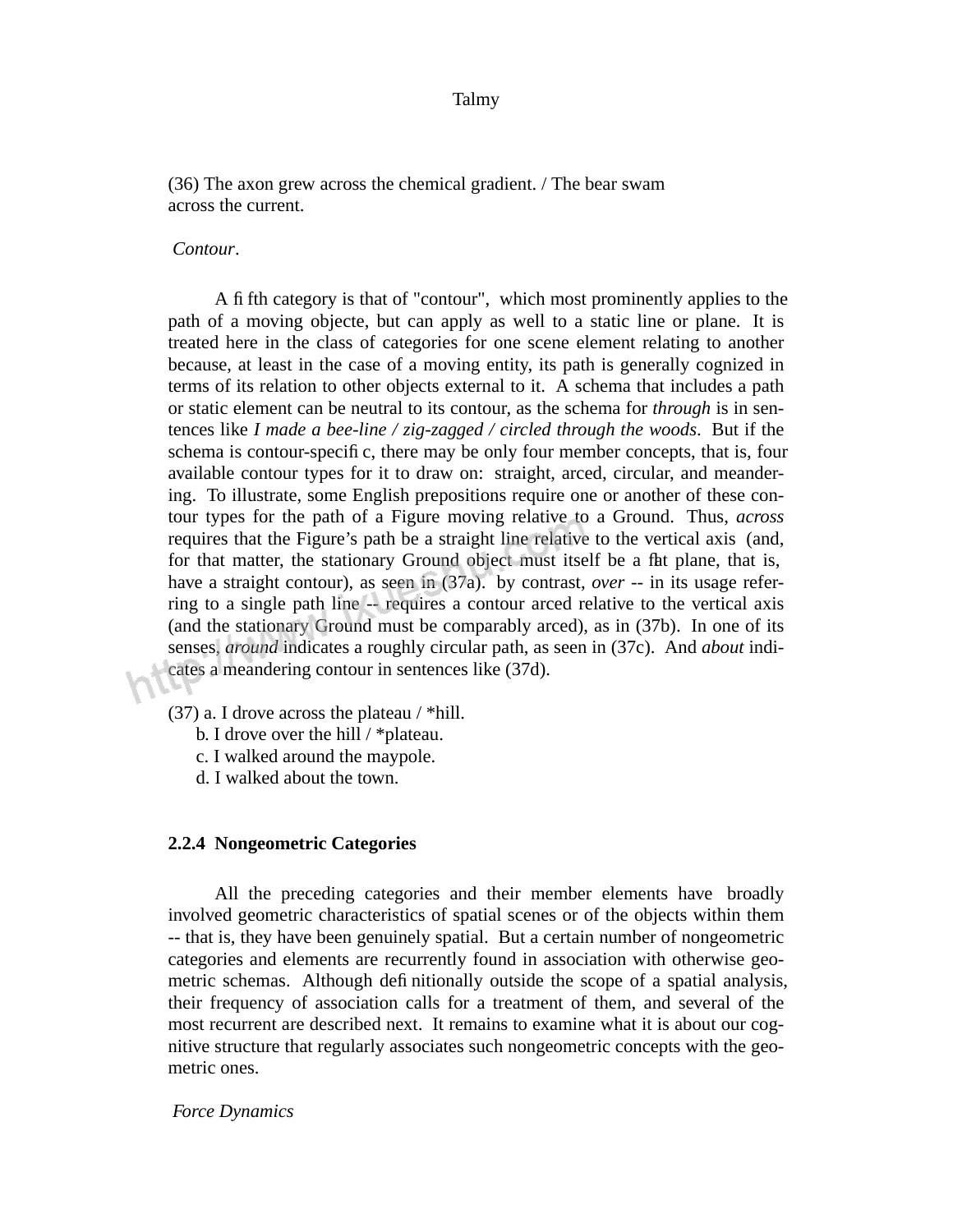One category of such elements is that of "force dynamics" (see Talmy 2000a, ch. 7) with two members: present and absent. Thus, geometrically, the English prepositions *on* and *against* both represent a Figure in adjacent contact with a Ground. But in addition, *on* indicates that the Figure is supported against the pull of gravity through that contact, as is the case in (38a), while *against* indicates that it is not so supported, as in (38b).

(38) a. The poster is on / \*against the wall.

b. The fbating helium balloon is against  $\ell$  \*on the wall.

As in the preceding example, the two Dutch prepositions *op* and *aan* both indicate spatial contact between a Figure and a Ground, and both involve force dynamics in distinct ways (Melissa Bowerman, personal communication). But this distinction between them cuts force dynamics in a slightly different place. The form *op* indicates a Figure supported comfortably in what is conceptualized as a natural rest state through its contact with a Ground, whereas *aan* indicates that the Figure is being actively maintained against gravity through its contact with the Ground. Accordingly, first is said to be "op" the bones of a live person but "aan" the bones of a dead person.

## *Cognitive / Affective State*

A second nongeometric category that can occur in association with a geometric schema is that of "cognitive/affective state". Its extent of membership is not clear. But one recurrent member is the attitude toward a schematic feature that it is unknown, mysterious, or risky. This category member is associated with the English preposition *beyond*, perhaps in combination with the further concepts of inaccessibility or nonvisibility -- themselves seeming to have part geometric and part nongeometric aspects. More specifically, these cognitive/affective concepts occur in association with the distal region of space specified by the *beyond* schema and with the locatedness of the Figure in that region, as seen in (39a). However, these concepts are absent from the otherwise parallel spatial locution *on the other side of*, as in (39b). Thus, a speaker using *beyond* as in (39a) -- in addition to specifying roughly the same spatial schema as that of *on the other side of* -- also indicates that she in some way regards that region of space as being unfamiliar and the Figure located within it as accordingly being in potential jeopardy.<sup>3</sup>

(39) a. John is beyond the border. b. John is on the other side of the border.

<sup>3</sup> Earlier, the schema for *beyond* was contrasted with that of *past* as including an external Secondary Reference Object, namely, an observer's point of view on the side opposite that of the Figure. Here, the schema for the locution *on the other side of* shares the same viewpoint requirement with the *beyond* schema, but now these two schemas contrast with respect to the additional cognitive/affective state.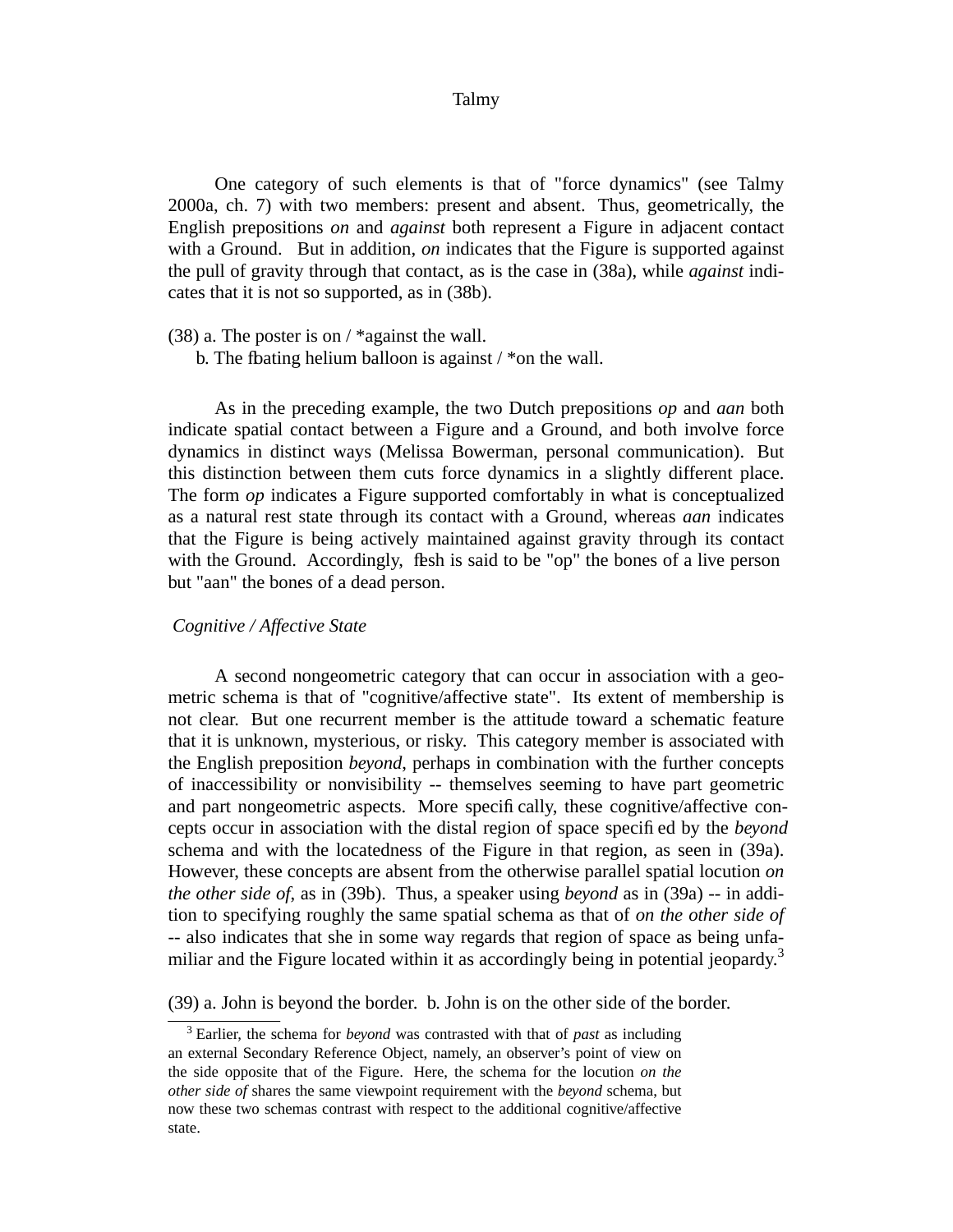#### *Relative Priority*

A third nongeometric category -- in the class that relates one scene component to another -- is that of "relative priority". It has two members: coequal and main/ancillary. To illustrate, the English verb satellites *together* and *along* can both indicate joint participation and, when applied to motion through space, can both indicate that a moving Figure's path is executed coextensively with and parallel to a moving Ground's path. But *together*, as in (40a), indicates in addition to this spatial relation that the Figure and the Ground are coequal participants in the activity. On the other hand, *along*, as in (40b), indicates that the Figure entity is ancillary to the Ground entity, while the Ground entity is the main or determinative entity, one who would be assumed to engage in the activity even if alone (see Talmy 2000b, ch. 3).

(40) a. I jog together with him. b. I jog along with him.

## **2.3 Properties of the Inventory**

By the methodology adopted here, the universally available inventory of structural spatial elements includes all elements that appear in at least one closedclass spatial schema in at least one language. All such elements may indeed be equivalent in their sheer availability for use in schemas. Nevertheless, they appear to differ in their frequency of occurrence across schemas and languages, ranging from very common to very rare. Accordingly, the inventory of elements -- and perhaps also that of categories -- may have the property of being hierarchical, with entries running from the most to the least frequent.

Given such a hierarchy, the question arises whether the elements in the inventory, the categories in the inventory, and the elements in each category form fully closed memberships. That is, does the hierarchy end at a sharp lower boundary or does it trail off indefinitely? With many schemas and languages already examined, our sampling method may have yielded all the commoner elements and categories. But as the process slows down in the discovery of the rarer forms, will it asymptotically approach some limit of distinctions and maximum of constituents in the inventory? Or will it be able to go on uncovering sporadic novel forms?

The latter alternative seems likelier. Exotic elements with perhaps unique occurrence in just one schema in one language -- or minimal occurrence in just a few such -- can be expected. In fact, at least one such case can be observed in as close a language as English. Thus, both the prepositions *in* and *on* can refer to a Figure's location at the interior of a wholly or mostly enclosed vehicle. But, by one analysis, these two prepositions distinguish whether the vehicle respectively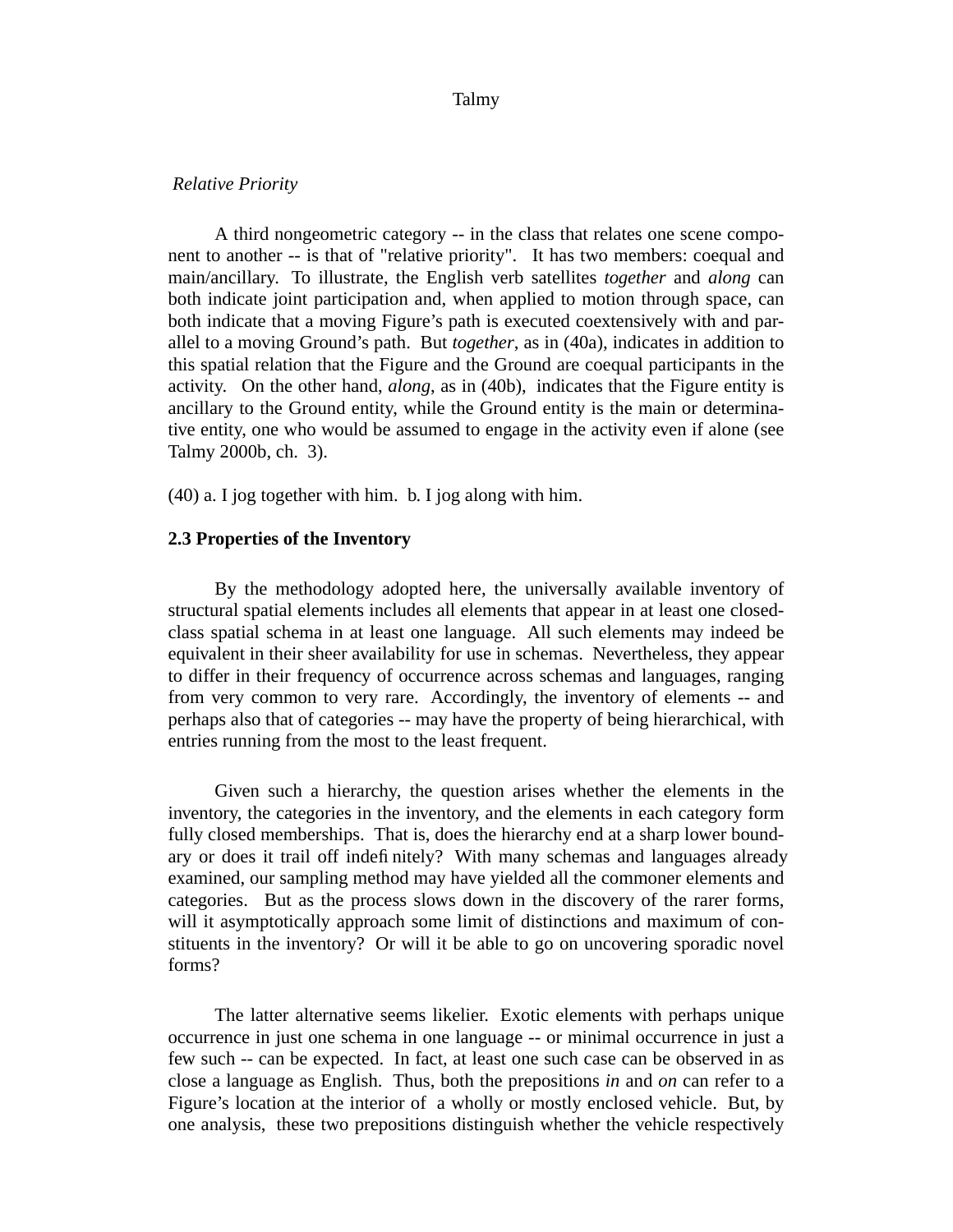lacks or possesses a walkway. Thus, one is in a car but on a bus, in a helicopter but on a plane, in a grain car but on a train, and in a rowboat but on a ship. Further, Fillmore has observed that this *on* also requires that the vehicle be currently in use as transport. Accordingly, *in* becomes the preferred preposition for use with a nonfunctional bus, as in *The children were playing in / \*on the abandoned bus in the junkyard*. Thus, schema analysis in English reveals the element '(mostly) enclosed vehicle with a walkway currently in use as transport". This is surely one of the rarer elements in schemas around the world. But its existence, along with that of various others that can be found, suggests that indefinitely many more of them can sporadically arise. The theory that accounts for this arrangement cannot be of a type that requires a domain with well-defined boundaries and uniformaly applicable principles, but rather of a type that can include gradients and fuzzy boundaries.

In addition to being only relatively closed at its hierarchically lower end, the inventory may include some categories whose membership seems not to settle down to a small fixed set. One such category may be that of "intrinsic parts", which could have been included under section 2.2.2 as another case of a category pertaining to an individual scene component, but which has been relocated here to help make the present point. Frequently encountered in this category are the five member elements 'front', 'side', 'back', 'top', and 'bottom , as found in the English prepositions in (41).

(41) The cat lay before / beside / behind / atop / beneath the TV.

But Mixtec, for one language, seems to distinguish a rather different set of intrinsic parts in their spatial schemas, ones dependent on the overall geometric shape of an object, e.g., one that might be glossed as 'at a main vertex of' (Brugmann and Macaulay, 1986). And Makah distinguishes many more and finer parts than the five cited above for English, such as with its verb suffixes for 'at the ankle of' and 'at the groin of' (Matthew Davidson, personal communication).

Apart from any such fuzzy lower boundary or noncoalescing categories, though, there does appear to exist a graduated inventory of basic spatial elements and categories that is universally available and that is relatively closed. This notion, however, has been challenged, with the main challenge raised by Bowerman (e.g. 1989). She notes, for example, that at the same time that children acquiring English learn its *in/on* distinction, children acquiring Korean learn its distinction between *kkita* 'put [Figure] in a snug fit with [Ground]' and *nehta* 'put [Figure] in a loose fit with [Ground]' she argues that since the elements 'snug fit' and 'loose fit' are presumably rare among spatial schemas across languages, they do not come from any preset inventory, one that might plausibly be innate, but rather are learned from the open-ended semantics of the adult language. My reply is that the spatial schemas of genuinely closed-class forms in Korean may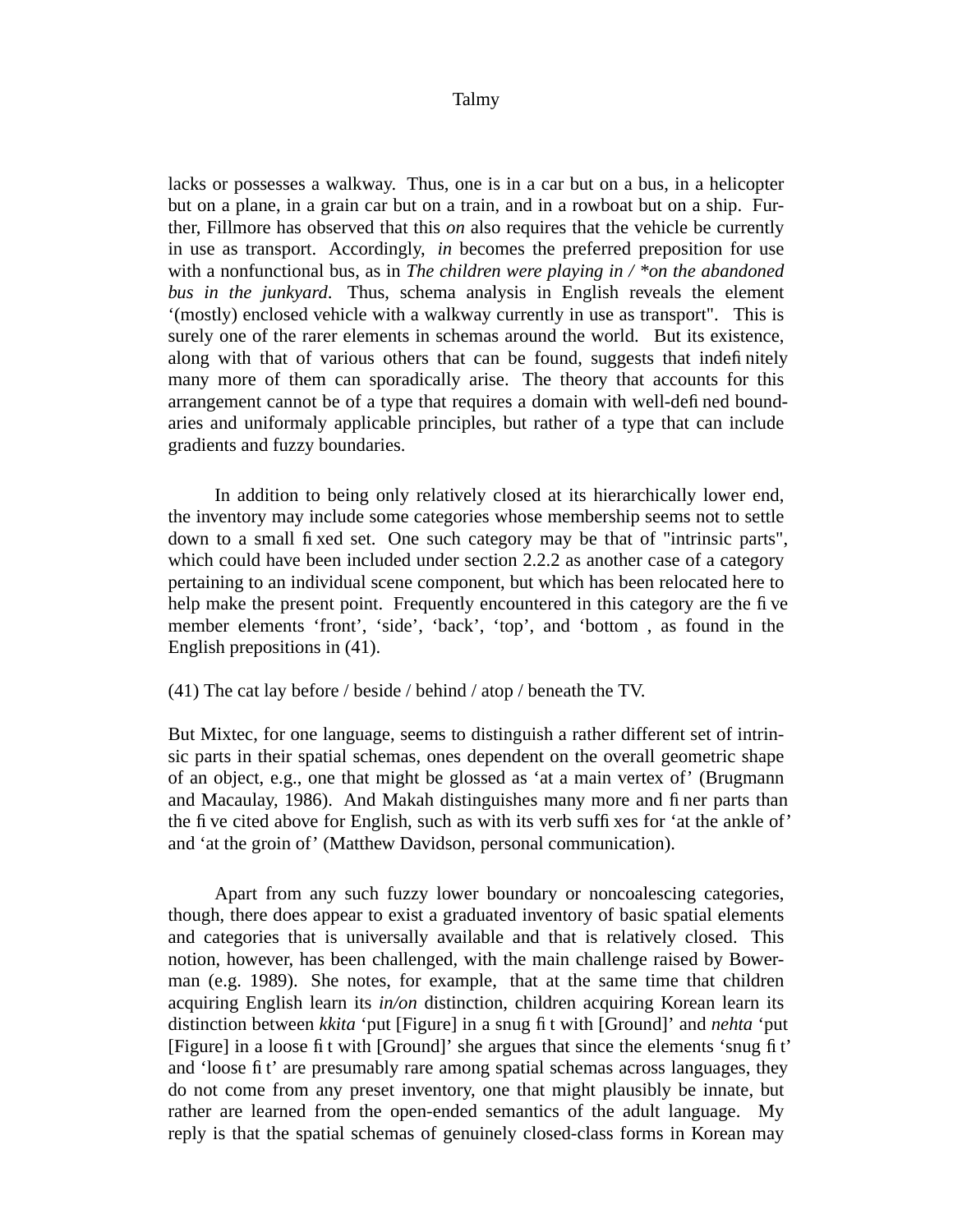well still be built from the inventory elements, I propose and that the forms she cites are actually open-class verbs. Open-class semantics -- whether for space or other domains -- seems to involve a different linguistic subsystem, one that draws from finer cognitive discriminations within our overall processes of perception and conception. The Korean verbs are perhaps learned at the same age as English space-related open-class verbs like *hug* or *squeeze*. Thus, English-acquiring children probably understand that *squeeze*involves centripetal pressure from encircling or bi-/multi-laterally placed Antagonists (typically the arm(s) or hand(s)) against an Agonist that resists the pressure but yields down to some smaller compass where it blocks further pressure, and hence that one can squeeze a teddy bear, a tube of toothpaste, or a rubber ball, but not a piece of string or sheet of paper, juice or sugar or the air, a tabletop or the corner of a building. Thus, Bowerman's challenge may be directed at the wrong target, leaving intact the proposal for a roughly preset inventory of basic spatial building blocks.

## **3. Basic Elements Assembled into Whole Schemas**

The last section was devoted to mapping out the componential part of the overall system of spatial schemas in language. The procedure was analytic, starting with the whole spatial schemas expressed by closed-class forms and abstracting from them an inventory of fundamental spatial elements. We turn now to the compositional part of the overall schema system. The procedure will now be one of synthesis, and will examine the ways in which individual spatial elements are assembled to constitute whole schemas.

The schemas represented by closed-class forms can range in complexity from the rather simple to the truly elaborate. Perhaps some few schemas consist of a single basic spatial element by itself. A possible candidate for this status is the schema of the English form *way* as in *The eagle flew way up*. This schema might consist solely of the (presumably) basic element 'of relatively great magnitude' -- though an additional complexity might already be introduced if this schema is constrained to apply only to a linear extent. But most closed-class schemas are more complex than this -- even ones that at first seem simple in form and usage. Thus, the schema of the seemingly simple *up* in the example sentence just cited was seen above under the "relation to directedness" category to consist of a fair-sized and fairly intricate assembly of elementary components. Moreover, the upper end of the schema complexity scale is quite well populated. Again, even common and seemingly innocuous forms can represent schemas of great complexity. This was already seen in the initial *across* example. We now go through another such example, but this time with specific focus on the assembly and arrangement of the schema components, while using only the categories and components already treated.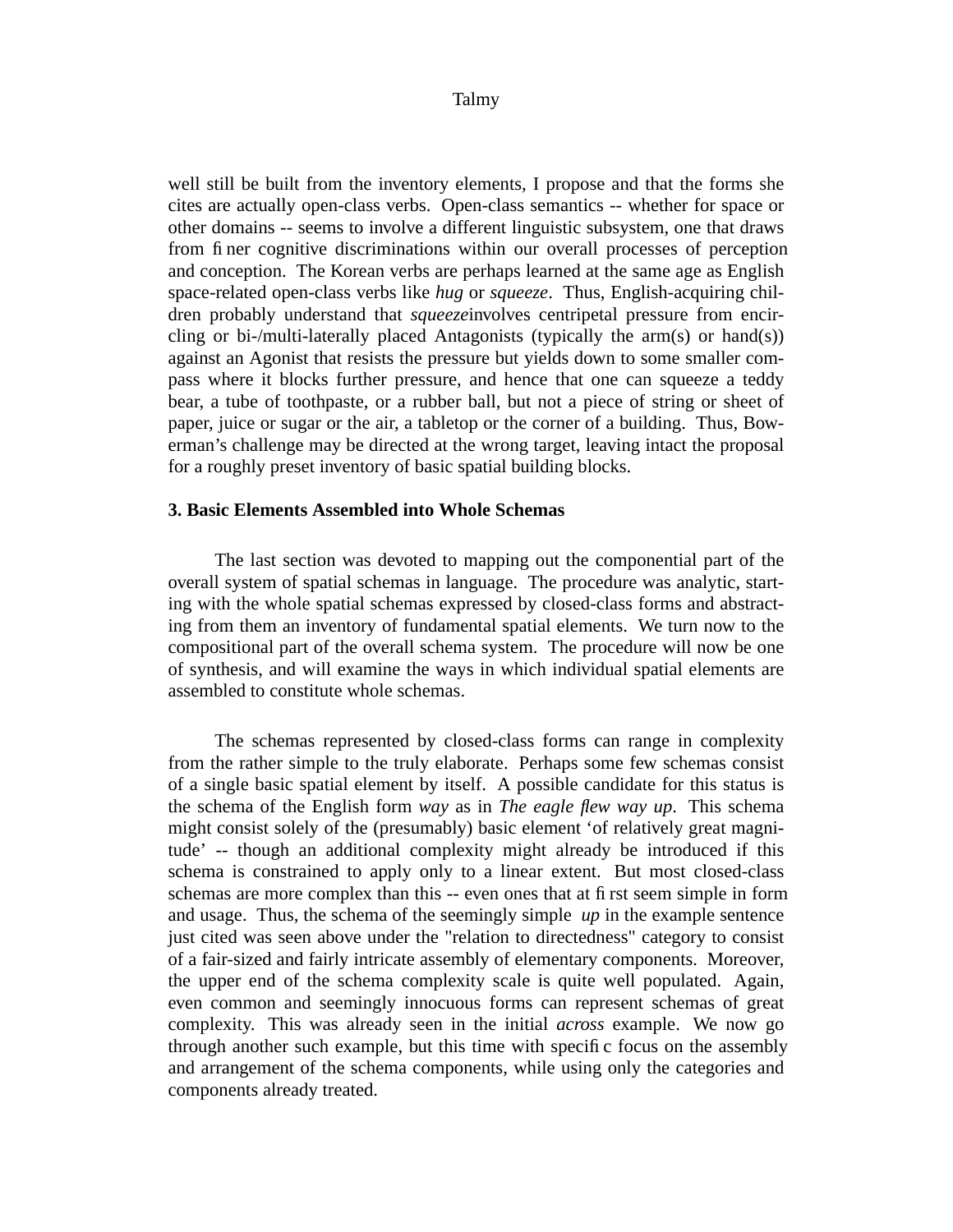Consider the schema represented by the English preposition *past* as in (42).

(42) The ball sailed past my head at exactly 3 PM.

Loosely characterized, this schema represents the ball as moving horizontally through a point near the side of my head. But its precise characterization is quite elaborate, and involves all the elements cited in (42) arranged with respect to each other exactly as indicated. Still, every one of the elements and of the relations among the elements that is presented in (42) is a member of one of the categories treated above -- and here named within brackets. Thus, even though it is still rather partial, the inventory of basic spatial elements and categories proposed so far can already serve as an exhaustive source for some spatial schemas.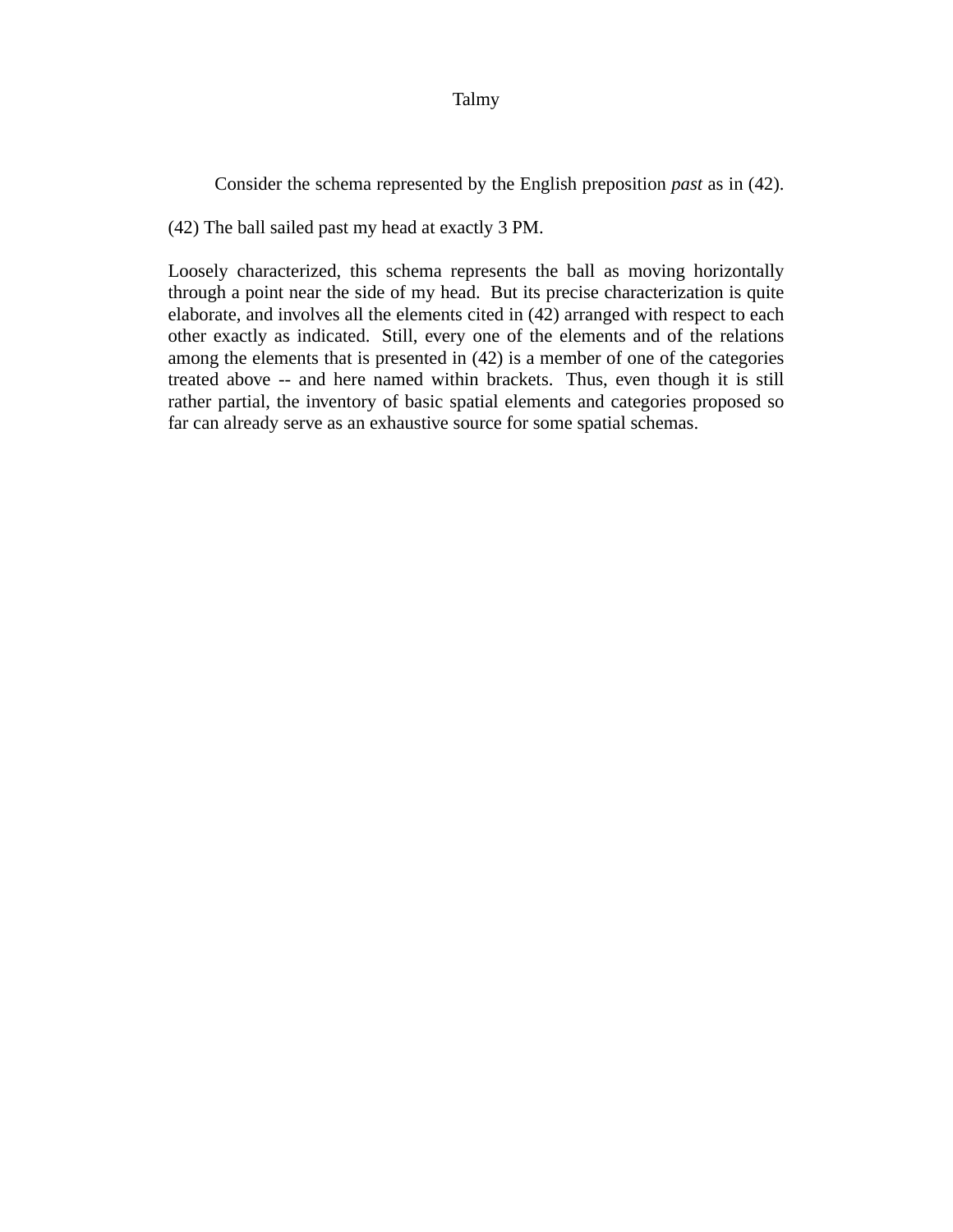| a. There are a Figure object and a Ground object (here, the ball and my |
|-------------------------------------------------------------------------|
| head, respectively)                                                     |
| [members of the "major scene components" category].                     |
| b. The Figure is schematizable as a 0-dimensional point                 |
| [a member of the "dimension" category].                                 |
| c. This Figure point is moving                                          |
| [a member of the "motive state" category].                              |
| d. Hence it forms a one-dimensional line, its path                      |
|                                                                         |
| [a member of the "dimension" category"].                                |
| e. The Ground is also schematizable as a 0-dimensional point            |
| [a member of the "dimension" category].                                 |
| f. There is a certain point P at a proximal remove                      |
| [a member of the "degree of remove" category] from the Ground           |
| point.                                                                  |
| g. Point P forms a 1-dimensional line                                   |
| [a member of the "dimension" category] with the Ground point.           |
| h. This line is parallel                                                |
| [a member of the "relative orientation" category[ to the                |
| horizontal plane.                                                       |
| i. In turn, the horizontal plane is a part                              |
| [a member of the "intrinsic parts" category] of the earth-based         |
| grid.                                                                   |
| j. And the earth-based grid is a Secondary Reference Object             |
| [a member of the "major scene components" category].                    |
| k. The Figure's path is perpendicular                                   |
| [a member of the "relative orientation" category]                       |
| to the line between point P and the Ground.                             |
|                                                                         |
| 1. The Figure's path is also parallel to the horizontal plane of the    |
| earth-based grid.                                                       |
| [same as h/i/j above].                                                  |
| m. If the Ground object has a front, side, and back                     |
| [members of the "intrinsic parts" category],                            |
| then it is the side part to which point P is proximal.                  |
| n. There is a certain point Q of the Figure's path that is not one of   |
| its boundary points                                                     |
| [a member of the "state of boundedness" category].                      |
| o. Point Q becomes coincident                                           |
| [a member of the "degree of remove" category] with point P at a         |
| certain point of time.                                                  |

The reasons for some of the inclusions in the *past* schema above can be made clearer. Thus, the Figure's path is specified as passing through a point P proximal to the Ground (42 f and o) because if it instead headed directly toward the Ground, one would not say *The ball sailed past my head*, but rather *The ball*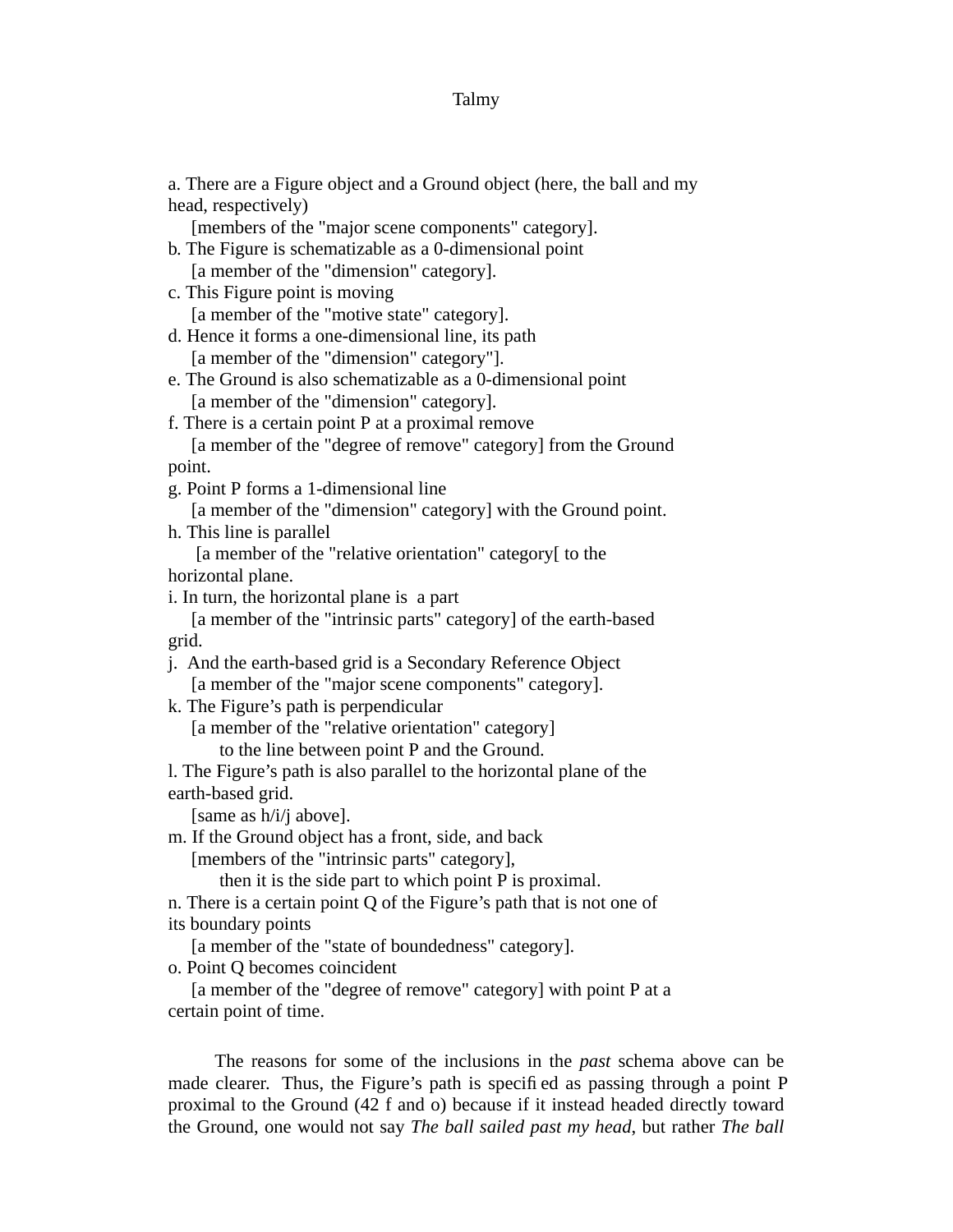*sailed into my head*. And if the point through which the Figure passed were distal, one might instead say something like *The ball sailed along some distance away from my head*. The point P is further specified as being on a horizontal level with the Ground in (42 g and h) because if it were instead, say, above the Ground, one would now have to say something like *The ball sailed right over my head*. And point P is specified as located at the side of the Ground in (42m) because if it were instead, say, at the front of the Ground, one would switch to saying something like *The ball sailed (by) in front of my head*. Finally, the Figure's path is specified as horizontal in (42l) because if it instead were vertical, one might rather say something like *The ball sailed down beside my head*.

The least understood aspect of the present investigation is what wellformedness conditions, if any, may govern the legality of the selection and arrangement of basic elements into whole schemas like the one just analyzed. As yet, no obvious principles based, say, on geometric simplicity, symmetry, consistency, or the like are seen to constrain the patterns of assembly. On the one hand, some seemingly byzantine combinations -- like the schemas seen above for *across* and *past* -- occur with some regularity across languages. On the other hand, much simpler combinations seem never to occur as closed-class schemas. For example, one could imagine assembling elements into the following schema: down into a surround that is radially proximal to a center point. One could even invent a preposition *apit* to represent this schema. This could then be used, say, in a sentence like (43) to refer to my pouring water down into a nearby hole dug in the field around my house. But schemas like this one are not found.

(43) \*I poured water apit my house.

Similarly, a number of additional schematic distinctions in, for example, the domain of rotation are regularly marked by signed languages, as discussed in Talmy (2003), and could readily be represented with the inventory elements available to spoken languages, yet they largely do not occur. It could be argued that the spoken language schemas are simply the spatial structures most often encountered in everyday activity. But that would not explain why the additional sign-language schemas -- presumably also reflective of everyday experience -- do not show up in spoken languages. Besides, the different sets of spatial schemas found in different individual spoken languages are diverse enough from each other that arguing on the basis of the determinative force of everyday experience is problematic. Something else is at work, but it is not yet clear what that is.

## **4. Properties and Processes Applying to Whole Spatial Schemas**

Dealing with the second "compositional" part of the overall system of spatial schemas in language, we just saw that selected elements of the universally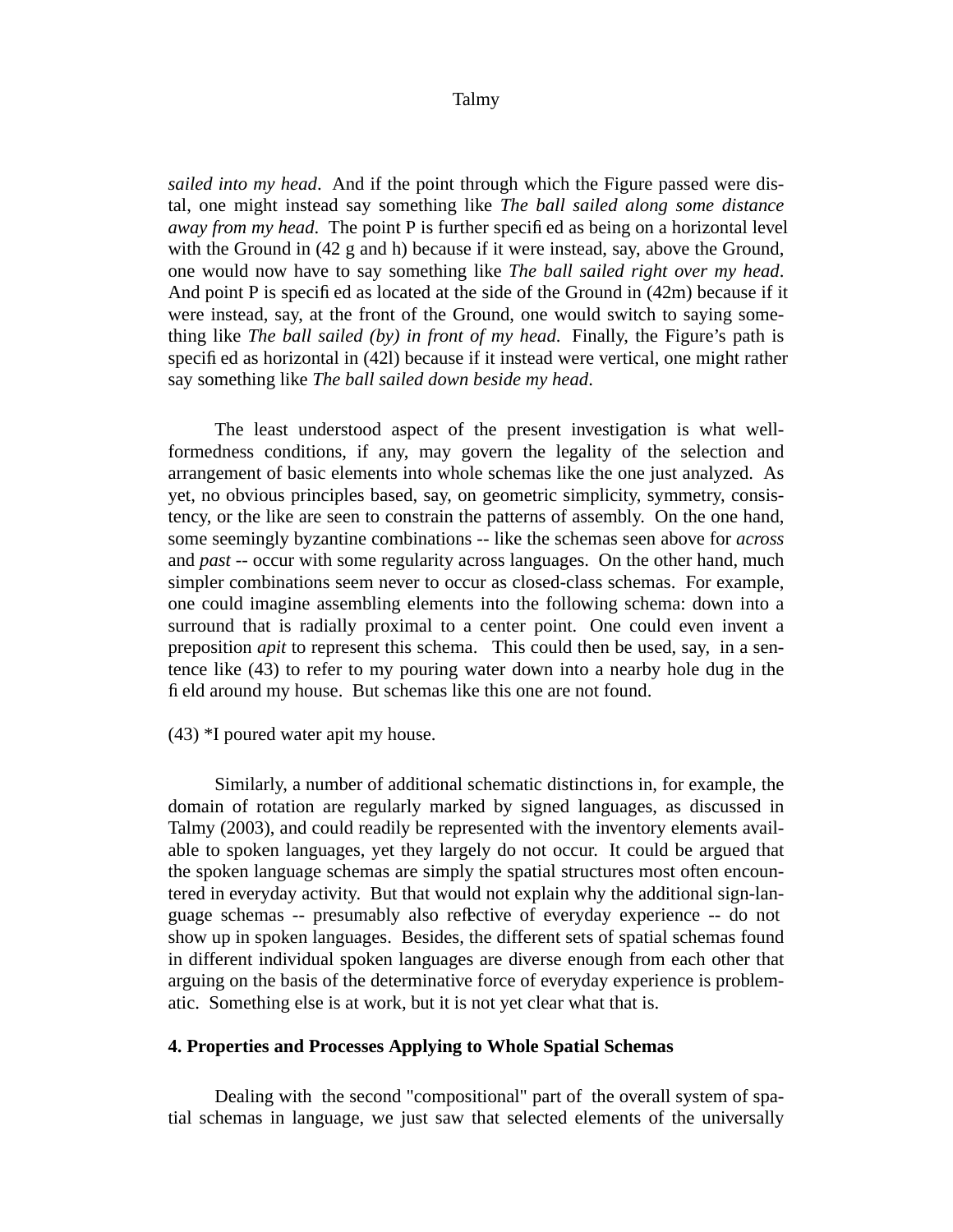available inventory are combined in specific arrangements to make up the whole schemas represented by individual closed-class spatial forms. Each such whole schema is thus a "pre-packaged" bundling together of certain elements in a particular arrangement. Each particular language has in its lexicon a relatively closed set of such pre-packaged schemas. This set is larger than that of its phonologically distinct spatial closed-class forms, because such forms are largely polysemous. A speaker of the language must in general select among this set of schemas in depicting a spatial scene.

Turning now to the third "augmentive" part of the overall system of spatial schemas in language, we can observe that such schemas, though composite, have a certain unitary status in their own right, and that certain quite general properties and processes can apply to them. In particular, certain properties and processes allow a schema represented by a closed-class form to generalize to a whole family of schemas. The terms "property" and "process" are here distinguished according to the way they perform this generalization. In the case of a generalizing property, all the schemas of a family are of equal priority. On the other hand, a generalizing process acts on a schema that is somehow basic, and either extends or deforms it to yield nonbasic schemas. (see Talmy 2000a ch. 1 and 3, 2000b ch. 5). Such properties and processes are perhaps part of the overall language system so that any given language's relatively closed set of spatial closed-class forms and the schemas that they basically represent can be used to match more spatial configurations in a wider range of scenes.

## **4.1 Generalizing Properties of Spatial Schemas**

Looking first at generalizing properties of spatial schemas, under several such properties a schema exhibits a topological or topology-like neutrality to certain features of Euclidean geometry. Accordingly, a family of different schemas that range over all the variations of the feature that the basic schema is neutral to are equally represented by the same closed-class form. Three properties of this sort are described next.

## *Magnitude-Neutrality*

For a first topological property, schemas are generally magnitude neutral. This property can be seen, for example, in the fact that the *across* schema can apply to a spatial situation of any size, as in (44a). Comparably, the two demonstratives *this* and *that* can contrast the different distances of two distinct objects from a speaker, but these distances can vary indefinitely in length, as seen in (44b).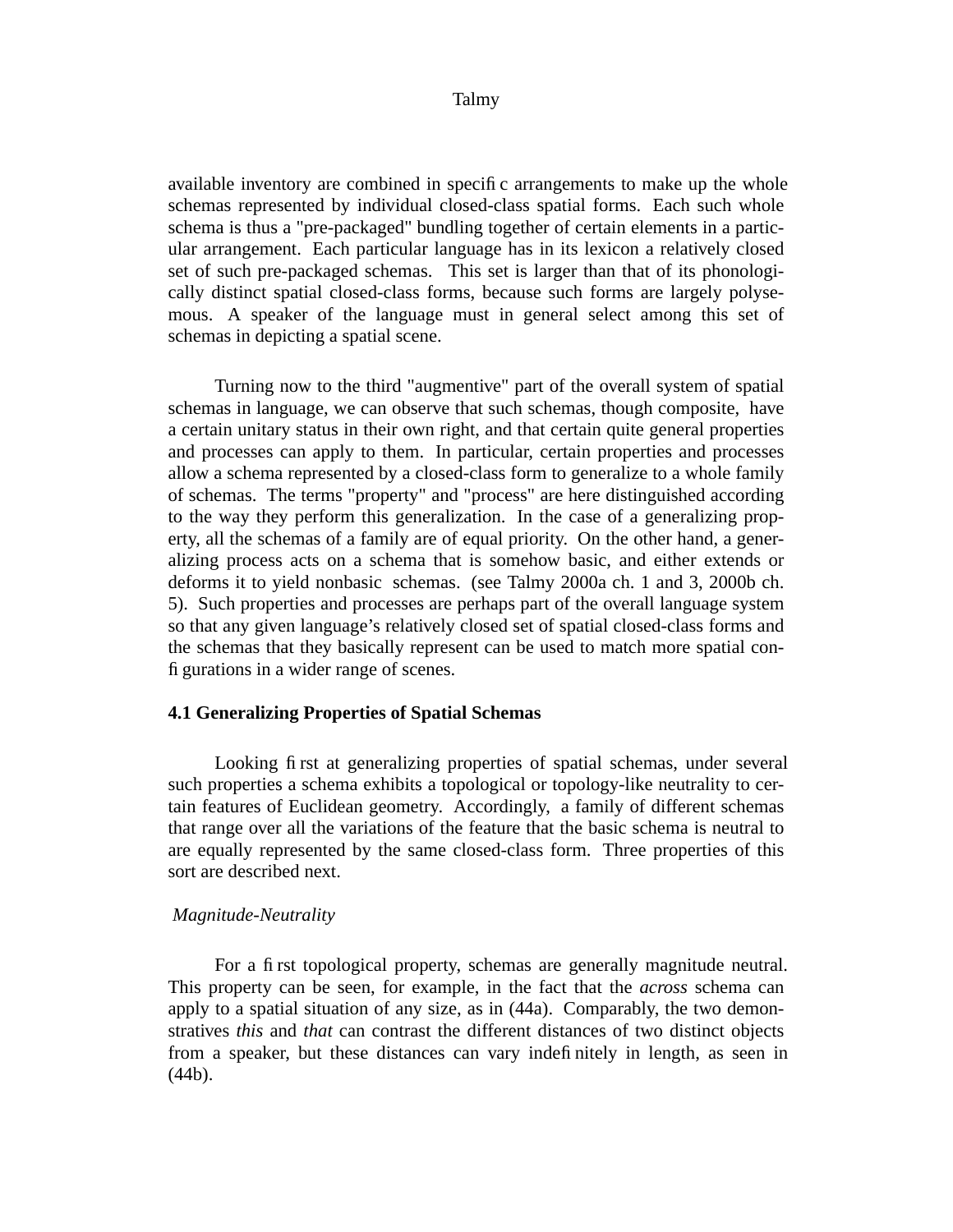(44) a. The ant crawled across my palm. / The bus drove across the country.

b. This speck is smaller than that speck. / This planet is smaller than that planet.

## *Shape-Neutrality*

It was seen under the "contour" category in section 2.2.3 that a schema can require a particular contour at a certain locus and with respect to a specific orientation (e.g., an arced contour in the vertical plane). Outside of such constraints, though, schemas largely exhibit a second topological property of being shape-neutral. Thus, to reprise an earlier example, the *through* schema requires that the Figure form a path with linear extent, but it lets that line take any contour, as seen in (45).

(45) I made a bee-line / zig-zagged / circled through the woods.

#### *Bulk-Neutrality*

A third topology-like property of spatial schemas is that they are largely bulk-neutral. This property is seen, for example, in the fact that the *past* schema requires a Figure and a Ground idealizable as points, regardless of the degree of spherical radial extension outward from those ideal points (provided only that the Ground does not then block the Figure), as seen in (46a). Comparably, the *along* schema requires that the Ground be idealizable as a linear extent, regardless of the radial extension outward from that ideal line, as in (46b).

(46) a. The ball sailed past my head. / The asteroid sailed past the planet.

b. The caterpillar crawled up along the filament / tree trunk.

Thus, while holding to their specific constraints, schemas can vary freely in other respects and so cover a range of spatial configurations.

#### **4.2 Generalizing Processes that Extend Spatial Schemas**

We turn now to generalizing processes, ones of the type that extend a basic form of a schema to nonbasic forms of it. Three such processes are described next.

## *Extendability in Ungoverned Dimensions*

One process of this kind is "extendability in ungoverned dimensions". By this process, a scene component of dimensionality N in the basic form of a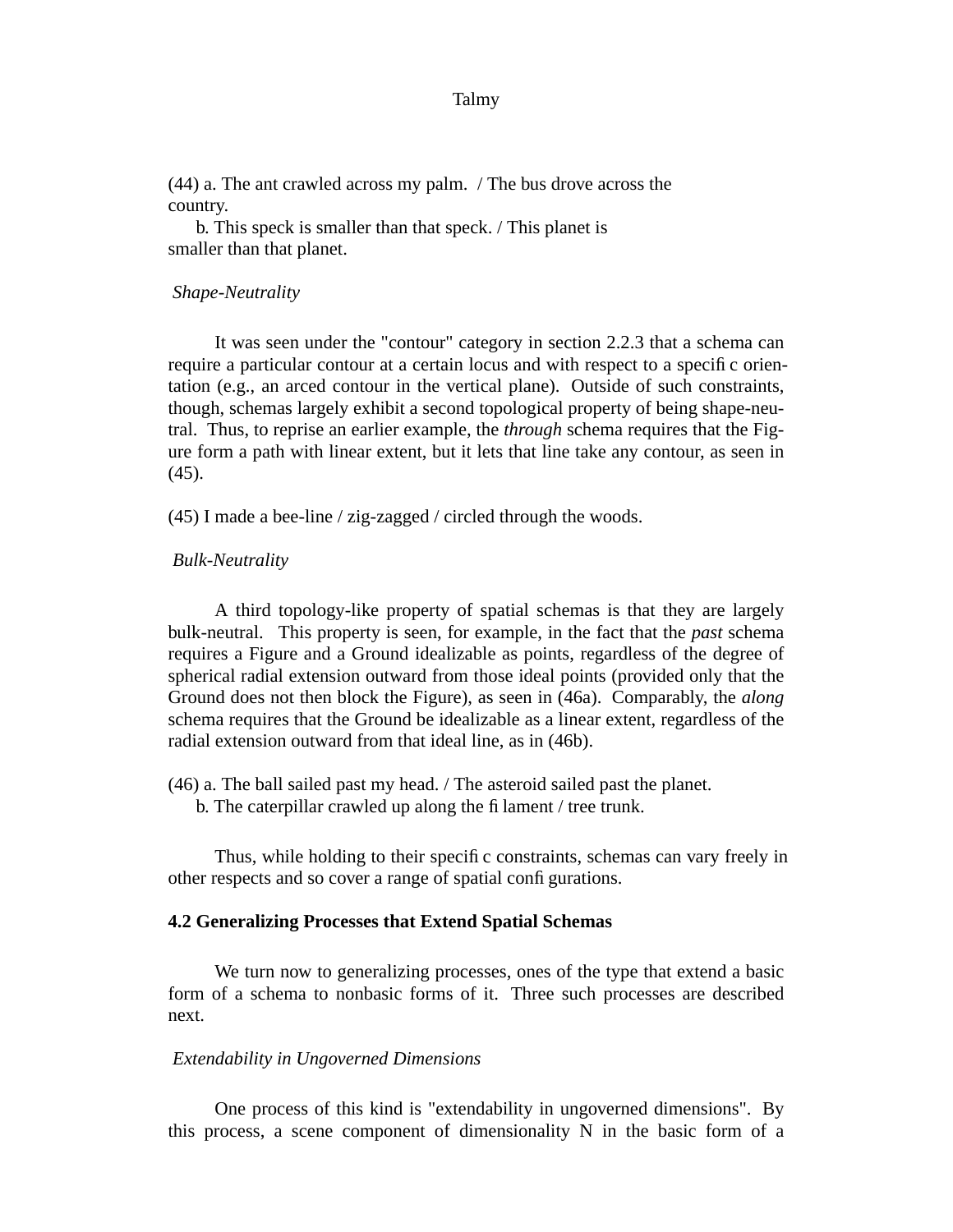schema can generally be raised in dimensionality to form a line, plane, or volume that is oriented and contoured in a way not confleting with the schema's other requirements. To illustrate, it was seen earlier under the "type of geometry" category that, in the spatial schema of the English verb satellite *out* (in its radial sense), a Figure point is conceptualized as moving along a radius away from a central Ground point through a continuum of concentric circles, as in (47a). This schema with the Figure idealizable as a point is the basic form. But the same satellite can be used when this Figure point is extended to form a 1-dimensional line along a radius, as in (47b). And the *out* can again be used if the Figure point were instead extended as a 1-dimensional line forming a concentric circle, as in (47c). In turn, such a concentric circle could be extended to fill in the interior plane, as in (47d). Alternatively, the concentric circle could have been extended in the vertical dimension to form a cylinder, as in (47e). Or again, the circle could have been extended to form a spherical shell, as in (47f). And such a shell can be extended to fill in the interior volume, as in (47g). Thus, the same form *out* serves for this series of geometric extensions without any need to switch to some different form.

(47) a. The boat sailed further and further out from the island.

b. The caravan of boats sailed further and further out from the island.

c. A circular ripple spread out from where the pebble fell into the water.

d. The oil spread out over the water from where it spilled.

e. A ring of fire spread out as an advancing wall of flames.

f. The balloon I blew into slowly puffed out.

g. The leavened dough slowly puffed out.

#### *Extendability across Motive States*

A second schema-extending process is "extendability across motive states". A schema that is basic for one motive state and Figure geometry can in general be systematically extended to another motive state and Figure geometry. For example, a closed-class form whose most basic schema pertains to a point Figure moving to form a path can generally serve as well to represent a related schema with a stationary linear Figure in the same location as the path. Thus, probably the most basic *across* schema is actually for a point Figure moving along a path, as in (48a). By the present process, this schema can extend to the static linear Figure schema exemplified initially with the sentence in (48b). All the spatial properties earlier uncovered for that static schema hold as well for the present basic dynamic schema, which in fact is the schema in which these properties originally arise.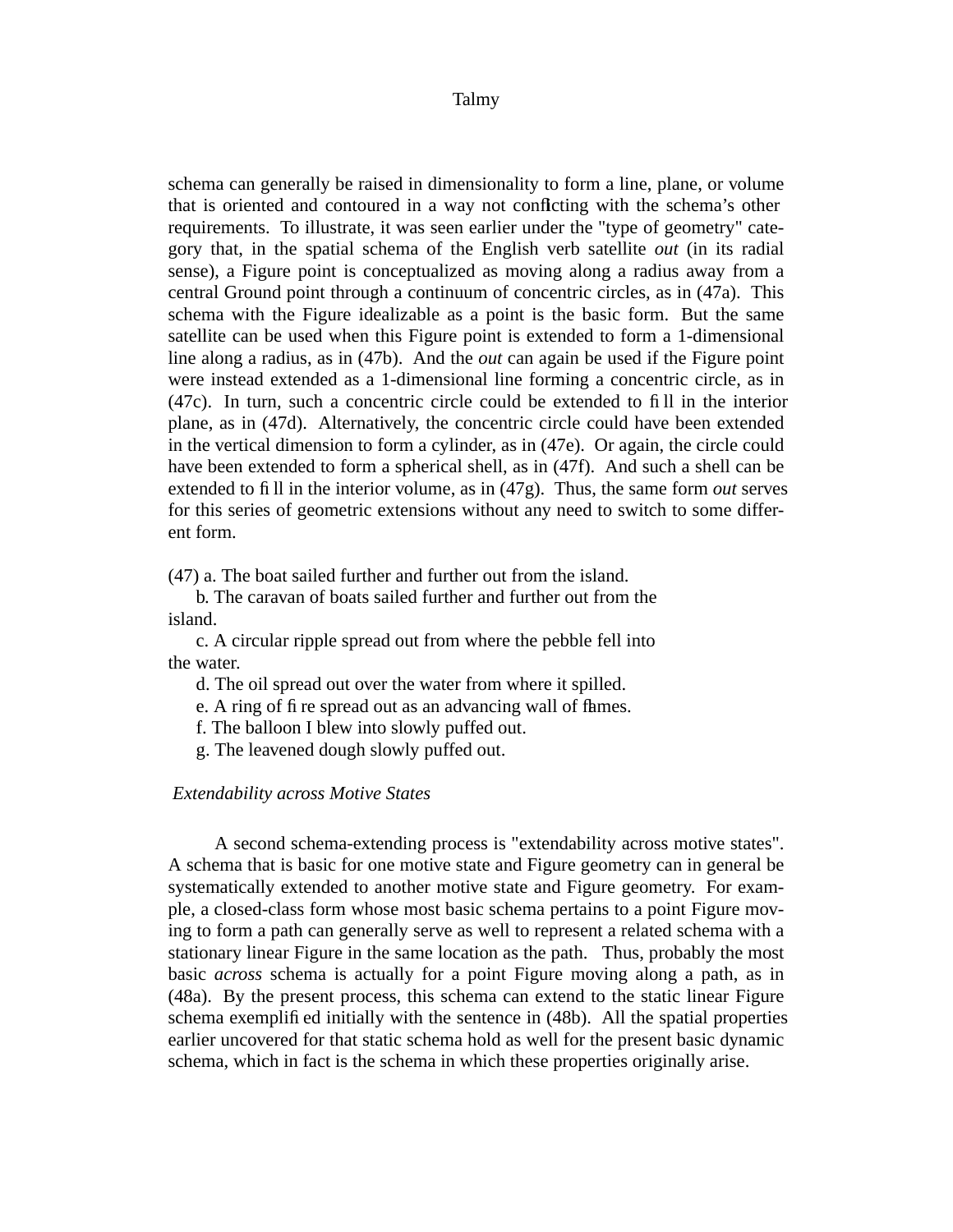(48) a. The gopher ran across the road.

b. The board lay across the road.

## *Extendability from the Prototype*

A possible third extensional process, "extendability from the prototype", actually covers no new cases, but is proposed here only as an alternative interpretation for some cases of neutrality, already treated above under generalizing properties. Thus, the *through* schema illustrated above in (45) was there treated as exhibiting shape neutrality. But this schema could alternatively be conceived as prototypically involving a strait path line for the Figure, one that can then be bent to any contour. comparaably, the schemas for *past* and *along* shown above in (46) to illustrate bulk neutrality could alternatively be thought to have as their prototypes a zero-dimensional point and a one-dimensional line, respectively, that can then be radially inflated.

## **4.3 Generalizing Processes that Deform Spatial Schemas**

Continuing with generalizing processes, we turn now to ones of the type that derive nonbasic forms of a schema from the basic form not by extending it but by "deforming" it. That is, such processes alter the basic schema so that the result somehow deviates from its original basic character. Two such processes are described next.

## *Stretching*

One schema-deforming process is that of "stretching". This process allows a modest relaxation of one of the normal constraints otherwise present in a schema. Thus, in the *across* schema, where the Ground plane is either a ribbon with a long and short axis or a square with equal axes, a static linear Figure or the path of a moving point Figure normally must be parallel to the short axis or to one of the equal axes. But it cannot be parallel to the long axis of a ribbonal Ground. Accordingly, across can be used for a Figure's path along the short axis of a ribbonal Ground, as in (49a), or along one of the equal axes of a square, as in (49b), but it cannot be used for a path along the long axis of a ribbonal Ground, as in (49c). However, in this last case, the long axis is of much greater magnitude than the short axis. Consider now instead a Ground that is only slightly oblong in shape, where the Figure's path goes from one of its narrower sides to the other, as in (49d). Perhaps the longer axis here can be conceptualized as having been stretched from an equal-axis square shape. If so, the *across* schema can generally continue to apply to the longer axis if the stretch remains moderate, and becomes progressively less applicable as the stretch increases. But the fact that the schema can be used at all for such a stretched shape, rather than abruptly becoming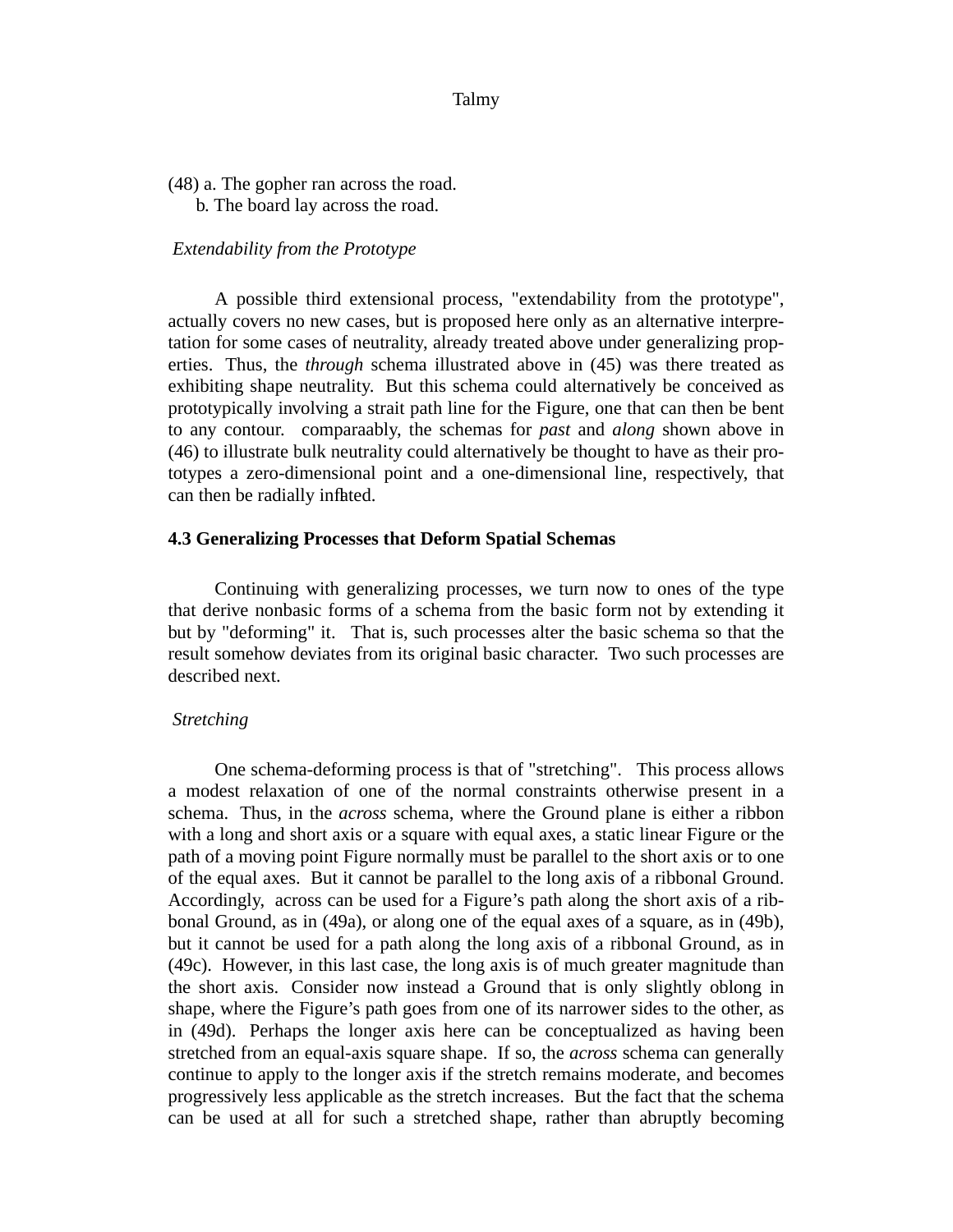inapplicable, is evidence for the existence of a cognitive process of schema deformation.

(49) a. I swam across the canal.

<from one side of the canal to the other>

- b. I swam across the pool.
	- <from one side of a square pool to its opposite>
- c. \*I swam across the canal.
	- <from one end of the canal to the other>
- d. ?I swam across the pool.

<from one narrower side of a moderately oblong pool to the

other>

*Feature Cancelation*

Another schema deforming process is that of "feature cancellation", in which a particular element or complex of elements in the basic schema is omitted. To illustrate, the basic schema for the dynamic sense of *across* includes as features the fact that the path of a moving Figure point begins at one side of a Ground ribbon and terminates on the other side. (These features are in addition to the path's continuing in coincidence with the plane of the Ground ribbon, as well as to all the other features listed early on in (3). But the preposition *across* can still be used in a sentence like (50) even though, in the spatial scene represented by this sentence, the path of the moving Figure (the shopping cart) does not extend all the way to the distal side of the Ground ribbon (the boulevard). That is, one of the cited features of the schema -- the Figure's path terminating on the distal side of the Ground ribbon -- has been canceled or is left unrealized. Instead of needing to switch to some new preposition or paraphrase, the language here allows an extant preposition to have its schema altered and thus fit the novel spatial configuration.

(50) The shopping cart rolled across the boulevard and was hit by an oncoming car.

The schema of this same preposition is seen to undergo an even more extreme case of feature cancelation in (51). Here, the two cited features -- the Figure's path beginning on one edge of a bounded Ground and terminating on the opposite edge -- are both canceled, leaving *across* to refer only to the Figure's path continuing along in coincidence with the plane of the Ground.

(51) The tumbleweed rolled across the prairie for an hour.

## **5. Relating the System of Spatial Schemas to Other Language Systems**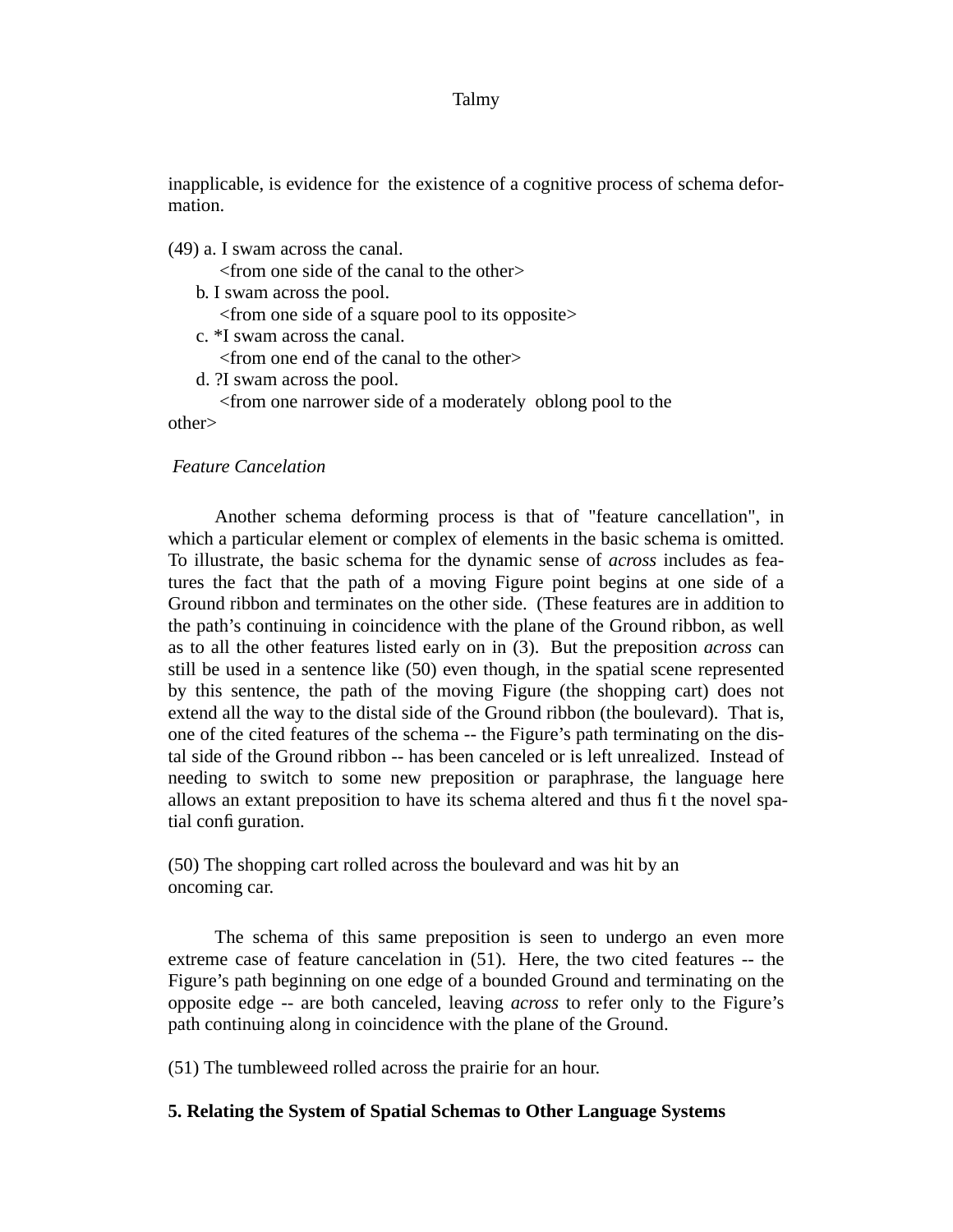Closed-class forms that represent spatial structure are a subset of all closedclass forms representing conceptual structure generally. As such, they can be expected to exhibit the same properties possessed by the superset, as these were set forth in Talmy (2000a, ch. 1). This in fact they do. For example, the superset has bequeathed to them its properties of having a componential part consisting of basic conceptual elements that fall into basic conceptual categories, which together constitute a relatively closed universally available inventory that individual languages draw from; a compositional part in which certain basic concepts are selected and set in particular relationships within conceptual complexes for representation by individual closed-class forms; and an augmentive part in which such conceptual complexes can be extended or deformed. Nevertheless, the spatial forms distinguish themselves as a subset by exhibiting certain greater constraints as well as certain greater elaborations in comparison with the rest of the superset.

The case of greater constraints can be seen in the componential part of the spatial schema system. In that part, certain conceptual categories are present that correspond to or are identical with conceptual categories in the componential part of the larger closed-class system -- except that they are more constrained in their membership. One prominent example is the category of "number". In the spatial closed-class system, as discussed above, this category is apparently limited to just four member concepts: one, two, several, and many. But in the overall closedclass system, the number category includes additional concepts, including those expressed by such English closed-class determiners as *no, few, more, most, all* as well as such further concepts as 'three' in the trial inflections of some languages.

The case of greater elaboration can be seen in the compositional part of the spatial schema system. As just noted, the combining of basic conceptual elements into complexes for representation by single closed-class forms occurs not only in the compositional part of the spatial schema system, but also in the corresponding part of the general closed-class system. We saw earlier that what closed-class spatial schemas consist of can range from perhaps a single basic element, through an arrangement of moderate complexity, to a pattern of extreme intricacy. But while the referents of nonspatial closed-class forms can range over the first two degrees of this scale, they seem not to come up to the elaboration that spatial schemas are capable of.

To illustrate the nonspatial closed-class system first at the low end, consider the conceptual category of "gender" -- say, in a language with just the two member concepts 'male' and 'female'. If we can abstract away from the application of this category to entities without natural gender and from various complications in its application even to entities with natural gender, perhaps we could conclude that the closed-class forms for masculine and feminine largely represent the single basic 'maile' or 'female' concept alone.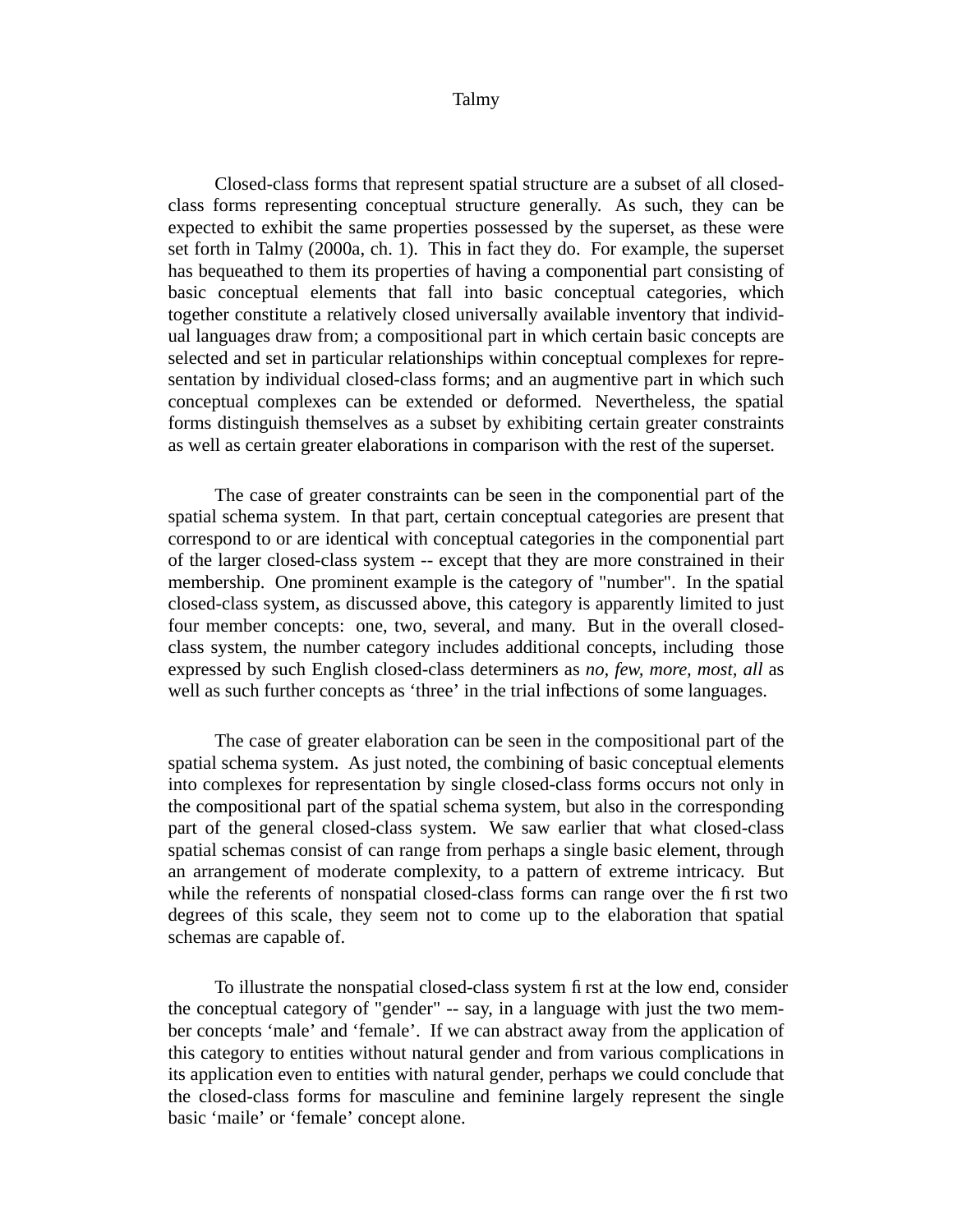More commonly, a nonspatial closed-class form represents a combination of several basic concepts in a particular relationship. Thus, still at the simpler end, the English plural suffix *-s*, as in *cats*, represents a shift within the conceptual category of "plexity" from one member concept 'uniplex' to another member concept 'multiplex'. But at the same time, it places the new multiplex referent within the sphere of relevance of another conceptual category, that of "state of boundedness", and in particular marks the new referent as unbounded. Thus, adding *-s* to *cat* changes its uniplex referent into an unbounded multiplexity.

For a more elaborate case, the English closed-class form *the*, as in *the cat*, represents a conceptual complex something like 'the speaker infers that the addressee can readily identify the referent of the adjoined noun'. This conceptual complex draws on the category of "speech participants" for the member concepts of 'speaker' and 'hearer', on a proposed category of "cognitive process" for the member concepts 'inferring' and 'identifying', and on the category of "force dynamics" for the member concept 'against little opposition' (for the 'readily' notion).

The conceptual complexes just seen represented by nominal *-s* and *the* exhibited integral patterns of basic concepts set into specific relationships with each other. In addition, though, some closed-class forms can represent what seem to be simple aggregations of basic concepts. An example is the English verb suffix *-s*, as in *Sue eats no meat*. This form represents together the concept 'one' (singular) from the "number" category, the concept 'third person' from the "person" category, the concept 'present' from the "tense" category, the concept 'factual' (indicative) from the "mood" category, and the concept 'habitual' from the "aspect" category. That is, this closed-class form appears to represent a selection of basic concepts that are juxtaposed as a simple set but that are not set into a particular arrangement with respect to each other.

But while nonspatial closed-class forms readily represent some four or five basic concepts combined in a complex -- whether simply as an aggregate or in a structured relationship -- they seem not to reach the extremities of elaboration and organization that occur with some frequency in the schemas represented by spatial closed-class forms.

So far in this section, the closed-class spatial schema subsystem has been compared with the closed-class subsystem for nonspatial conceptual structure. But this same closed-class spatial schema subsystem, as it has been analyzed in this chapter, has been looked at solely as it exists in spoken language. However, signed language has a particular subsystem -- often termed the "classifier" subsystem -- that is specifically dedicated to representing the motion or location of objects relative to each other in space. This is a subsystem within a different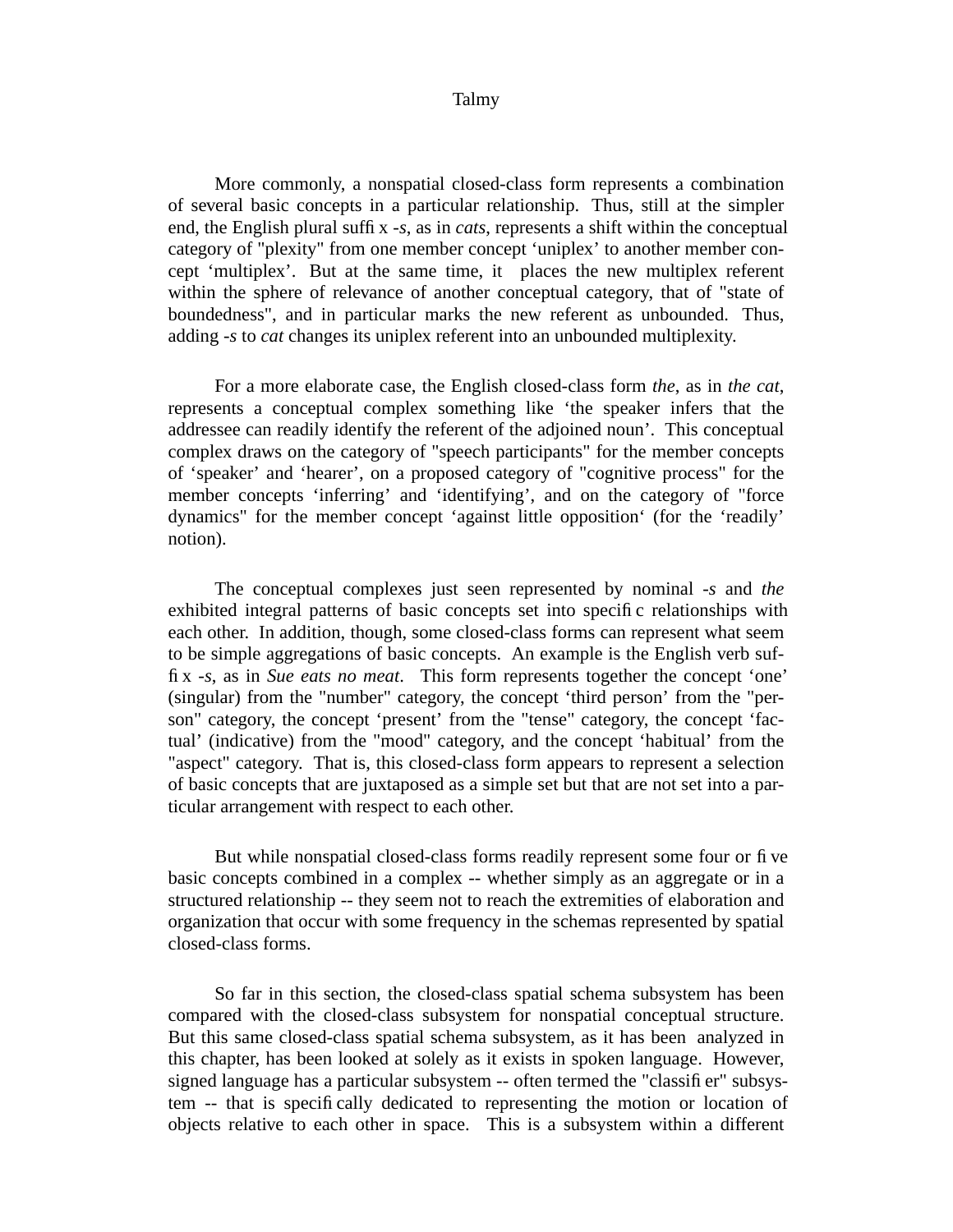language modality that in turn invites comparison. It turns out that the properties we have found in the spatial schema subsystem of spoken language mostly do not hold for the classifier subsystem of signed language. The arguments and details are presented in Talmy (2003), but some highlights can be sketched here.

In its counterpart to the componential inventory of the closed-class spatial schema system of spoken language, the classifier subsystem of signed language generally has more basic spatial elements and more categories that they fall into. Further, though, these "elements" are often not the discrete concepts of the spoken system, but rather points along a gradient continuum. With regard to composition, where spoken languages have whole pre-packaged schemas constituting specific selections and arrangements of basic elements, signed language largely lacks such preset schemas. Instead, each classifier expression can concurrently represent its own selection from some thirty distinct spatial parameters, and it can independently vary the values of these parameters, so that the whole complex accords in an individually tailored way with the current spatial structure needing representation. Finally, where the spoken language system has augmentive mechanisms that can extend and deform the preset schemas to adapt them to a wider range of spatial structures, the classifier subsystem largely lacks such mechanisms since they are generally not necessary: what would be extensions and distortions for a spoken language representation are simply represented directly in signed language. The cognitive and neural implications of these spoken-signed differences in spatial representation are examined in Talmy (2003), while their implications for the evolution of language are explored in Talmy (2004).

## **References**

- Bennett, David C. 1975. *Spatial and temporal uses of English prepositions: An essay in stratificational semantics.* London: Longman.
- Bowerman, Melissa. 1989. Learning a semantic system: What role do cognitive predispositions play? In Mabel L. Rice & Richard L. Schiefelbusch (eds.) *The teachability of language*. Baltimore: P.H. Brookes Pub. Co.
- Brugmann, Claudia. and Macaulay, Monica. 1986. Interacting Semantic Systems: Mixtec expressions of location. In Proceedings of the Thirteenth Annual Meeting of the Berkeley Linguistics Society. 315-328. Berkeley Linguistics Society.
- Clark, Herb. 1973. Space, time, semantics, and the child. In Timothy E. Moore (ed.) *Cognitive development and the acquisition of language*. New York: Academic Press.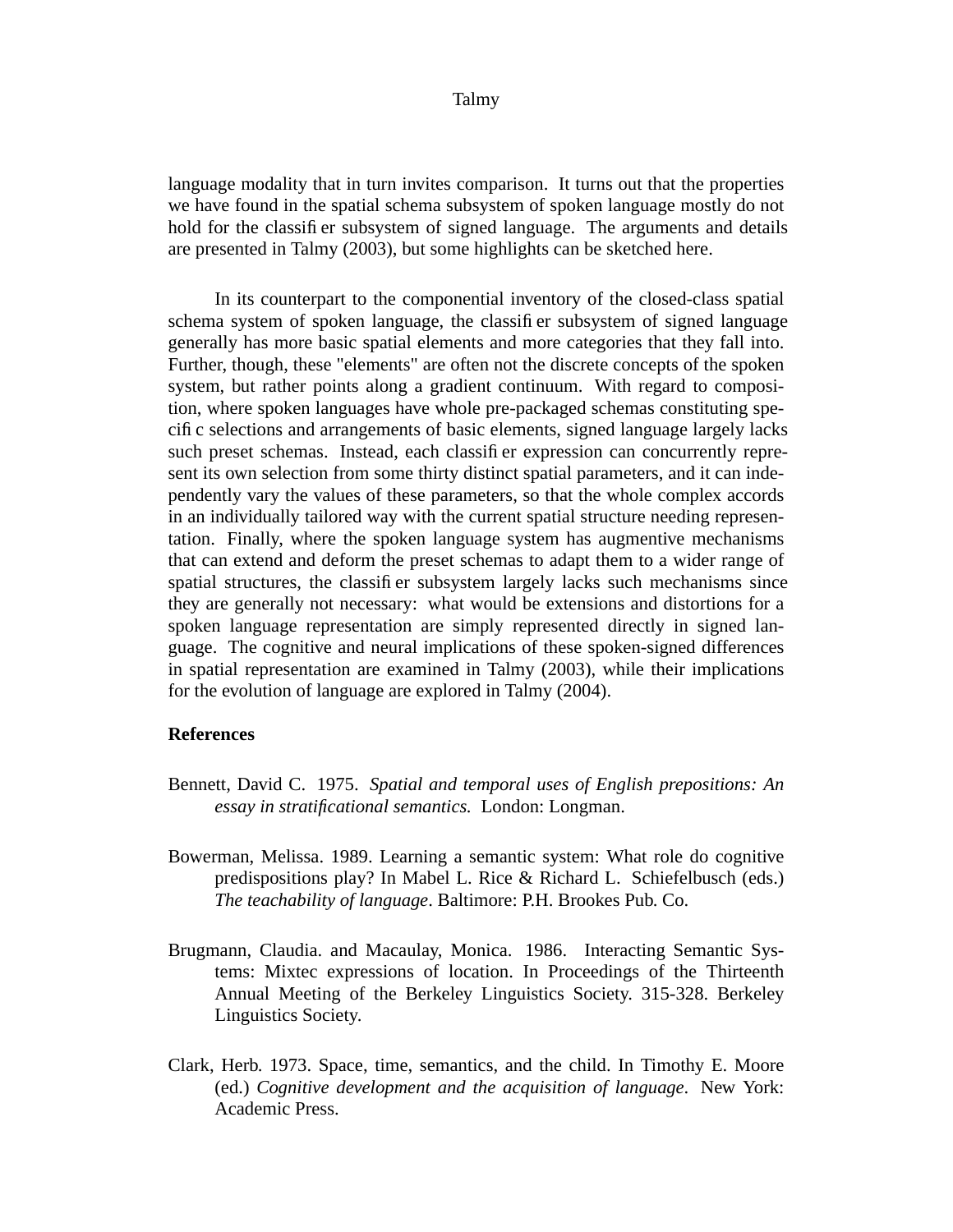- Fillmore, Charles. 1968. The case for case. In Emmon Bach & Robert T. Harms (eds.) *Universals in linguistic theory*. New York: Holt, Rinehart and Winston.
- Gruber, Jeffrey S. 1965. Studies in lexical relations. PhD dissertation, MIT. Reprinted as part of *Lexical structures in syntax and semantics*, 1976. Amsterdam: North-Holland.
- Herskovits, Annette. 1982. Space and the prepositions in English: Regularities and irregularities in a complex domain. PhD dissertation, Stanford University.
- Imai, Shingo. 2003. *Spatial Deixis: How Demonstratives Divide Space*. Doctoral dissertation. University at Buffalo, State University of New York.
- Jackendoff, Ray. 1983. *Semantics and cognition*. Cambridge, MA: MIT Press.
- Leech, Geoffrey. 1969. *Towards a semantic description of English*. New York: Longman Press, 1969.
- Mark, David M., and Smith, Barry, 2004 "A Science of Topography: From Qualitative Ontology to Digital Representations", in: Michael P. Bishop and John F. Shroder (eds.), Geographic Information Science and Mountain Geomorphology, Chichester, England: Springer-Praxis, 75-100.
- Talmy, Leonard. 1983. How language structures space. In Herbert L. Pick, Jr. & Linda P. Acredolo (eds.) *Spatial orientation: Theory, research, and application*. New York: Plenum Press.
- Talmy, leonard. 2000a. *Toward a cognitive semantics*, volume I: *Concept structuring systems*. Cambridge, MA: MIT Press.
- Talmy, leonard. 2000b. *Towardacognitive semantics*, volume II: *Typology and process in concept structuring*. Cambridge, MA: MIT Press.
- Talmy, leonard. 2003. The representation of spatial structure in spoken and signed language. *Perspectives on Classifier Constructions in Sign Language*, ed. by Karen Emmorey. 169-195. Mahwah, NJ: Lawrence Erlbaum.
- Talmy, Leonard. 2004. Recombinance in the Evolution of Language. in Proceedings of the 39th Annual Meeting of the Chicago Linguistic Society: The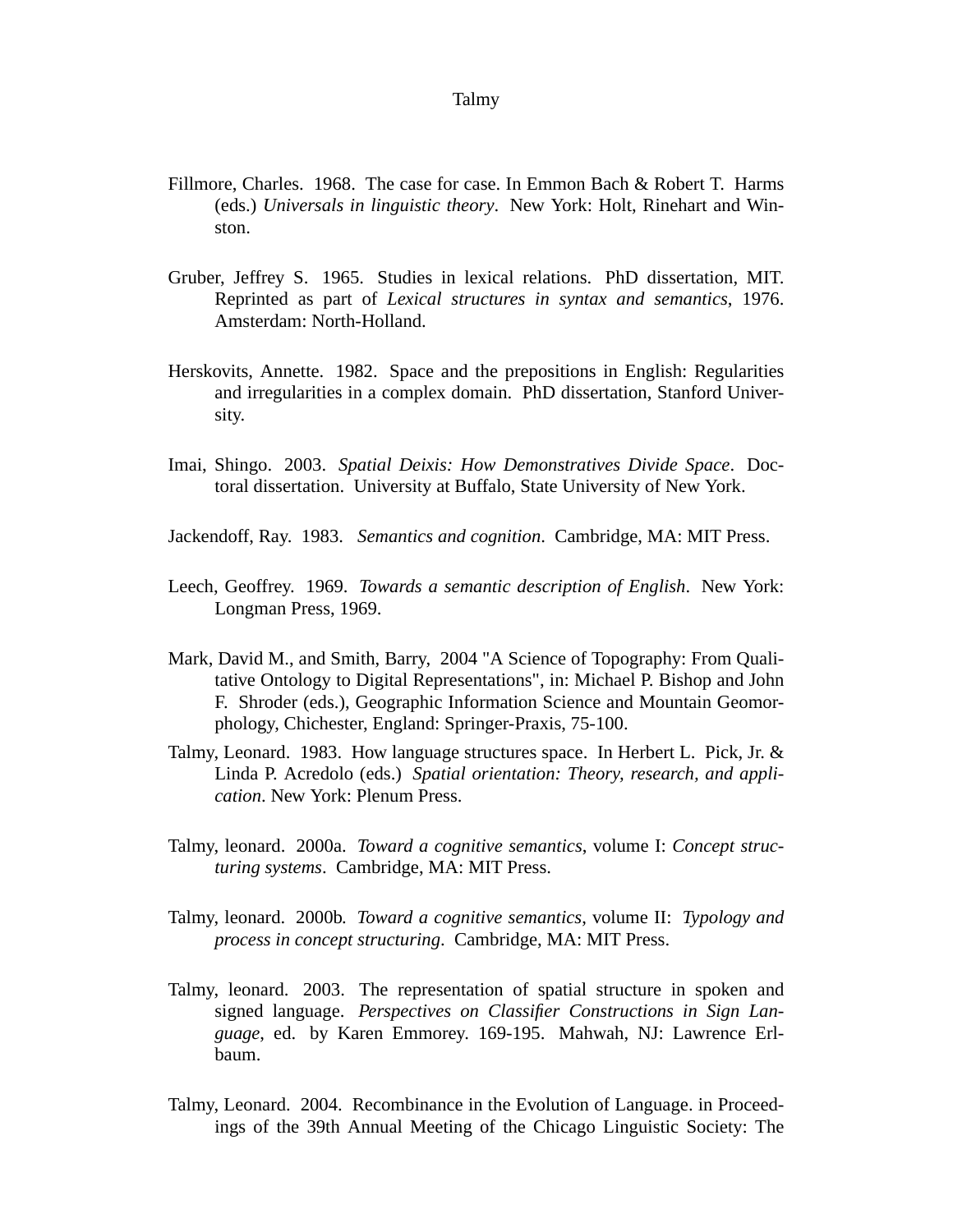Panels. eds. Jonathon E. Cihlar, David Kaiser, Irene Kimbara, and Amy Franklin. Chicago: Chicago Linguistic Society.

Zubin, David A. and Svorou Soteria. 1984. Orientation and gestalt: Conceptual organizing principles in the lexicalization of space. In Proceedings of the 20th meeting of the Chicago Linguistics Society Parasession on Lexical Semantics, Veena Mishra Testen and Joseph Drogo, with Soonja Choi (eds), 333-345. Chicago: Chicago Linguistic Society.